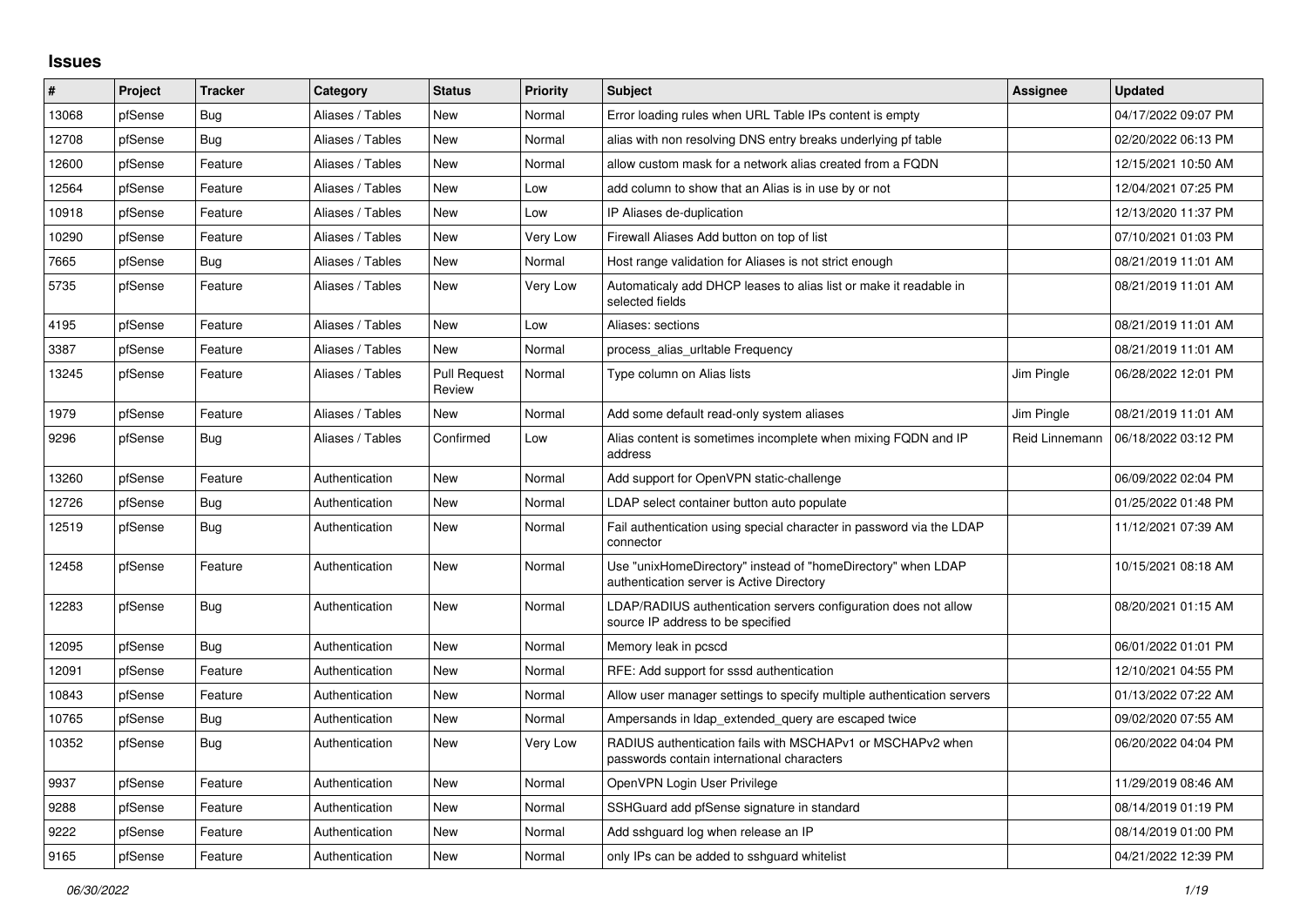| $\vert$ # | Project | Tracker    | Category         | <b>Status</b>                 | <b>Priority</b> | Subject                                                                                     | Assignee              | <b>Updated</b>      |
|-----------|---------|------------|------------------|-------------------------------|-----------------|---------------------------------------------------------------------------------------------|-----------------------|---------------------|
| 8775      | pfSense | Feature    | Authentication   | New                           | Very Low        | Use SRV record for LDAP Authentication                                                      |                       | 05/06/2020 07:49 AM |
| 8694      | pfSense | Feature    | Authentication   | New                           | Very Low        | Client CA Auth for PFSense WebGui                                                           |                       | 08/21/2019 09:25 AM |
| 8087      | pfSense | Bug        | Authentication   | New                           | Normal          | Provide Calling-Station-ID to RADIUS backed VPN connections                                 |                       | 06/06/2020 05:36 AM |
| 5825      | pfSense | Feature    | Authentication   | New                           | Normal          | Allow EAP-RADIUS for authentication servers                                                 |                       | 08/21/2019 10:32 AM |
| 5652      | pfSense | Bug        | Authentication   | <b>New</b>                    | Normal          | Radius IETF Class Group Assignment - Incorrect Standard                                     |                       | 08/13/2019 01:39 PM |
| 4242      | pfSense | Feature    | Authentication   | New                           | Normal          | Two Factor or OTP Authentication for Admin Interface                                        |                       | 01/04/2022 12:07 PM |
| 4098      | pfSense | Feature    | Authentication   | New                           | Normal          | Add option to force a password change on login                                              |                       | 08/21/2019 10:31 AM |
| 13093     | pfSense | <b>Bug</b> | Authentication   | In Progress                   | Normal          | LDAP authentication fails with extended query and RFC2307 group<br>lookups enabled          | Chris Linstruth       | 06/28/2022 06:09 PM |
| 12715     | pfSense | Bug        | Authentication   | New                           | Normal          | Long system startup time when LDAP is configured and unavailable<br>during startup.         | Christian<br>McDonald | 01/24/2022 05:50 AM |
| 12863     | pfSense | Feature    | Authentication   | New                           | Very Low        | dynamically tune sha512crypt rounds                                                         | Jim Pingle            | 03/19/2022 12:53 PM |
| 6742      | pfSense | Feature    | Authentication   | New                           | Normal          | OAuth2 authentication for OpenVPN (and for FreeRadius)                                      | Jim Thompson          | 10/19/2020 09:19 AM |
| 12225     | pfSense | <b>Bug</b> | Authentication   | <b>Pull Request</b><br>Review | Normal          | Group membership field is not needed for remote groups                                      | Viktor Gurov          | 06/28/2022 12:01 PM |
| 13289     | pfSense | Bug        | Backup / Restore | New                           | Low             | Attempting to restore a 0 byte "config.xml" prints an error that the file<br>cannot be read |                       | 06/28/2022 12:01 PM |
| 12774     | pfSense | Bug        | Backup / Restore | <b>New</b>                    | Normal          | Picture widget image is not saved in backup                                                 |                       | 04/04/2022 04:48 AM |
| 12553     | pfSense | Feature    | Backup / Restore | New                           | Normal          | Auto Config Backup: Allow selecting multiple backups for deletion                           |                       | 02/22/2022 04:27 AM |
| 12249     | pfSense | Bug        | Backup / Restore | New                           | Normal          | HAProxy causing failed ACB backups                                                          |                       | 11/15/2021 11:58 PM |
| 11110     | pfSense | <b>Bug</b> | Backup / Restore | <b>New</b>                    | Normal          | Backup file should be checked before restoring a specific area                              |                       | 12/05/2020 02:50 PM |
| 9775      | pfSense | Feature    | Backup / Restore | New                           | Normal          | AutoConfigBackup - Rolling per day/hour cap on changes, retention<br>policy                 |                       | 09/20/2019 09:19 AM |
| 8076      | pfSense | <b>Bug</b> | Backup / Restore | New                           | Normal          | User can easily apply an unusable interface configuration after restore                     |                       | 08/14/2019 10:52 AM |
| 7757      | pfSense | Bug        | Backup / Restore | New                           | Normal          | Auto Config Backup fails to upload unless Default Gateway is up                             |                       | 08/16/2019 12:47 PM |
| 7688      | pfSense | Feature    | Backup / Restore | New                           | Low             | AutoConfigBackup - Info Icon - username only                                                |                       | 10/22/2017 10:46 AM |
| 6608      | pfSense | Feature    | Backup / Restore | New                           | Low             | backup and restore dhcp                                                                     |                       | 07/13/2016 04:09 PM |
| 4681      | pfSense | Feature    | Backup / Restore | New                           | Normal          | AutoConfigBackup make a way to easily download a saved backup                               |                       | 08/16/2019 12:46 PM |
| 3697      | pfSense | Feature    | Backup / Restore | New                           | Normal          | New backup/restore area: Certificates                                                       |                       | 03/11/2017 11:30 AM |
| 3696      | pfSense | Feature    | Backup / Restore | New                           | Normal          | Multiple items backup/restore                                                               |                       | 06/06/2014 02:33 PM |
| 1738      | pfSense | Bug        | Backup / Restore | New                           | Very Low        | Restore fails when username in backup is not matching                                       |                       | 12/11/2021 07:51 PM |
| 1367      | pfSense | Feature    | Backup / Restore | New                           | Normal          | Input validation on partial config restores                                                 |                       | 03/21/2011 01:16 AM |
| 286       | pfSense | Feature    | Backup / Restore | New                           | Normal          | Backup/restore users individually                                                           |                       | 01/09/2021 03:48 PM |
| 13132     | pfSense | <b>Bug</b> | Backup / Restore | New                           | Normal          | Two SSHDATA Sections in Restored Config Breaks Unit                                         | Jim Pingle            | 06/29/2022 07:53 AM |
| 4472      | pfSense | Feature    | Build / Release  | New                           | Normal          | Cryptographically sign every (sub-)release                                                  |                       | 08/13/2019 12:53 PM |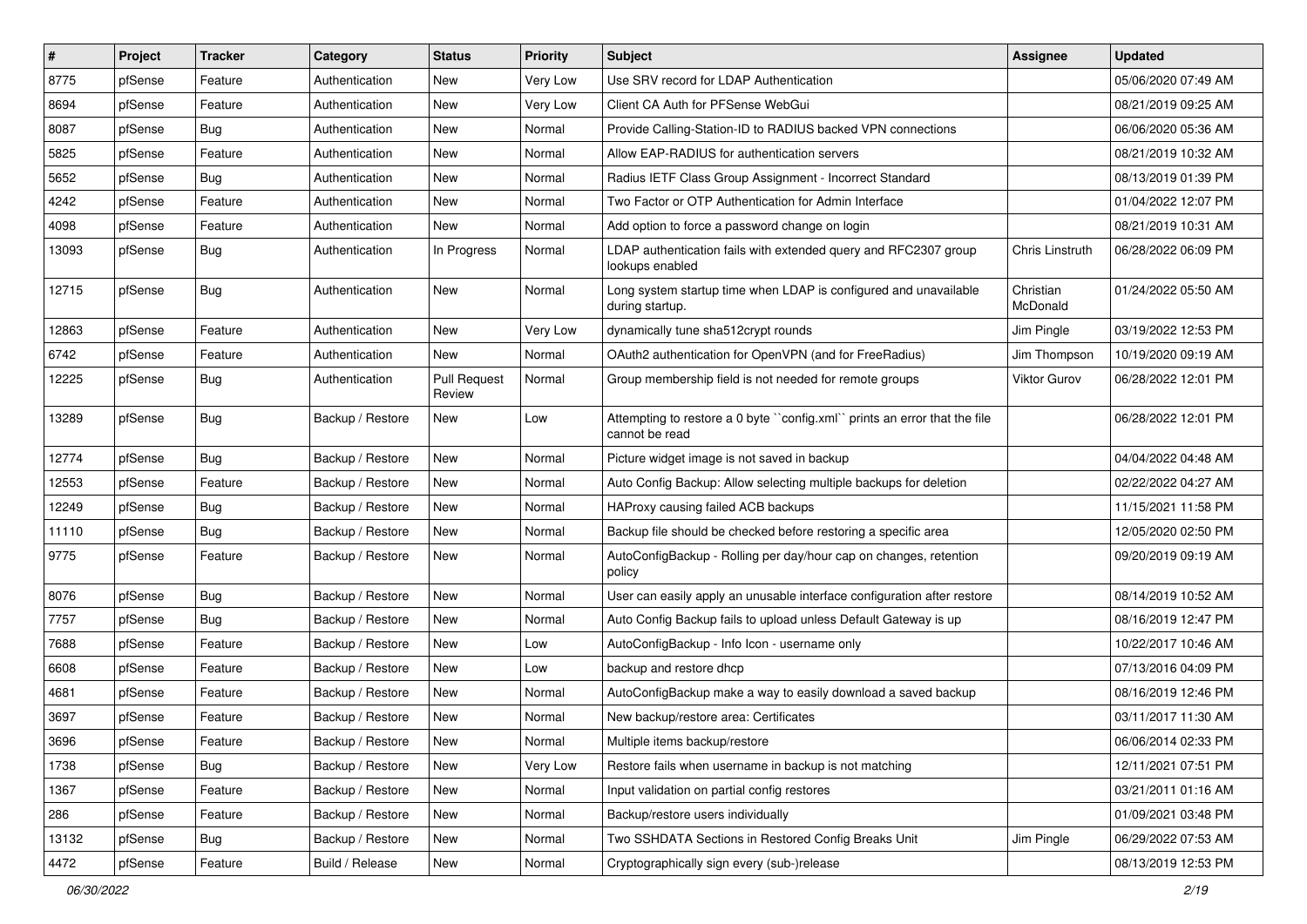| #     | Project | Tracker    | Category              | <b>Status</b>                 | <b>Priority</b> | Subject                                                                           | <b>Assignee</b>   | <b>Updated</b>      |
|-------|---------|------------|-----------------------|-------------------------------|-----------------|-----------------------------------------------------------------------------------|-------------------|---------------------|
| 12782 | pfSense | Todo       | Build / Release       | New                           | Normal          | Disable compatibility flag                                                        | <b>Brad Davis</b> | 06/28/2022 12:01 PM |
| 13290 | pfSense | Regression | Captive Portal        | Feedback                      | Normal          | Error "dummynet: bad switch 21!" with Captive Portals and Limiters<br>active      |                   | 06/30/2022 08:06 AM |
| 13220 | pfSense | Feature    | <b>Captive Portal</b> | New                           | Very Low        | Voucher per-roll bandwidth restrictions and traffic quotas                        |                   | 05/26/2022 08:16 AM |
| 13219 | pfSense | Feature    | <b>Captive Portal</b> | New                           | Very Low        | Enable/Disable single voucher roll                                                |                   | 05/26/2022 08:14 AM |
| 12730 | pfSense | Bug        | Captive Portal        | New                           | Normal          | RADIUS accounting does not work if WAN is down                                    |                   | 01/26/2022 05:13 AM |
| 12648 | pfSense | Bug        | <b>Captive Portal</b> | New                           | Normal          | Undocumented variables 'listenporthttp' and 'listenporthttps'                     |                   | 12/28/2021 10:44 AM |
| 12467 | pfSense | Bug        | <b>Captive Portal</b> | New                           | Normal          | CP error on client disconnect after reboot                                        |                   | 10/17/2021 05:35 AM |
| 12357 | pfSense | Bug        | <b>Captive Portal</b> | New                           | Normal          | Captive Portal popup Logout button loads full login page in popup when<br>clicked |                   | 10/27/2021 12:10 PM |
| 11379 | pfSense | Feature    | Captive Portal        | New                           | Normal          | <b>Template Roll Printer</b>                                                      |                   | 02/07/2021 05:26 AM |
| 11189 | pfSense | Feature    | <b>Captive Portal</b> | New                           | Normal          | Captive Portal - Tarpit option                                                    |                   | 12/23/2020 06:44 PM |
| 9627  | pfSense | Feature    | <b>Captive Portal</b> | New                           | Normal          | Captive Portal only shows authenticated users                                     |                   | 08/14/2019 02:48 PM |
| 7971  | pfSense | Feature    | <b>Captive Portal</b> | New                           | Normal          | Allow import, export and synchronization of MACs under Captive Portal<br>service  |                   | 10/19/2017 04:56 AM |
| 7553  | pfSense | Bug        | <b>Captive Portal</b> | Confirmed                     | Very Low        | Captive portal on a parent interface blocks traffic on VLAN interfaces<br>too     |                   | 08/19/2018 03:15 PM |
| 6956  | pfSense | Feature    | <b>Captive Portal</b> | <b>New</b>                    | Normal          | Allow more control over concurrent logins                                         |                   | 11/23/2016 12:01 PM |
| 5658  | pfSense | Bug        | <b>Captive Portal</b> | Confirmed                     | Low             | Files with the same name cannot be uploaded to multiple captive portal<br>zones   |                   | 12/18/2015 07:19 PM |
| 4724  | pfSense | Feature    | <b>Captive Portal</b> | New                           | Low             | Captive Portal Status Add Client Hostname                                         |                   | 05/22/2015 08:38 AM |
| 3053  | pfSense | Feature    | Captive Portal        | New                           | Normal          | Automatically add DHCP static addresses to CP passthru-mac                        |                   | 06/21/2013 11:54 AM |
| 2963  | pfSense | Feature    | <b>Captive Portal</b> | New                           | Normal          | Captive Portal MAC authentication request                                         |                   | 08/22/2017 09:09 PM |
| 2573  | pfSense | Feature    | <b>Captive Portal</b> | New                           | Normal          | Captive Portal support of RADIUS POD (Packet of Disconnect)                       |                   | 10/17/2016 03:14 AM |
| 2545  | pfSense | Feature    | <b>Captive Portal</b> | New                           | Low             | CaptivePortal: Custom "Re-authenticate every x minutes"                           |                   | 07/08/2012 05:21 PM |
| 2025  | pfSense | Feature    | <b>Captive Portal</b> | New                           | Normal          | Captive Portal: Easy accessible Logout page instead of Logout pop-up<br>window    |                   | 02/06/2016 04:59 AM |
| 1924  | pfSense | Feature    | <b>Captive Portal</b> | New                           | Normal          | Ability of CP's allowed IP addresses to use aliases                               |                   | 07/26/2018 04:28 AM |
| 385   | pfSense | Feature    | <b>Captive Portal</b> | <b>New</b>                    | Normal          | Reverse captive portal                                                            |                   | 08/13/2019 12:23 PM |
| 1675  | pfSense | <b>Bug</b> | Captive Portal        | New                           | Normal          | Captive portal logout problems with pop-up blockers.                              | Jared Dillard     | 03/28/2016 01:37 PM |
| 13272 | pfSense | Bug        | Captive Portal        | <b>Pull Request</b><br>Review | Very Low        | Voucher CSV output has leading space before voucher code                          | Jim Pingle        | 06/28/2022 12:01 PM |
| 3377  | pfSense | Feature    | Captive Portal        | New                           | Normal          | OAuth2 authentication in captive portal                                           | Jim Thompson      | 10/19/2020 09:13 AM |
| 9970  | pfSense | Feature    | <b>Captive Portal</b> | New                           | Low             | Captive Portal and SAML2 Integration                                              | Mauro Braggio     | 10/12/2020 07:39 AM |
| 13226 | pfSense | <b>Bug</b> | Captive Portal        | Confirmed                     | Normal          | Captive Portal doesn't disconnect established OpenVPN link                        | Reid Linnemann    | 05/30/2022 10:38 AM |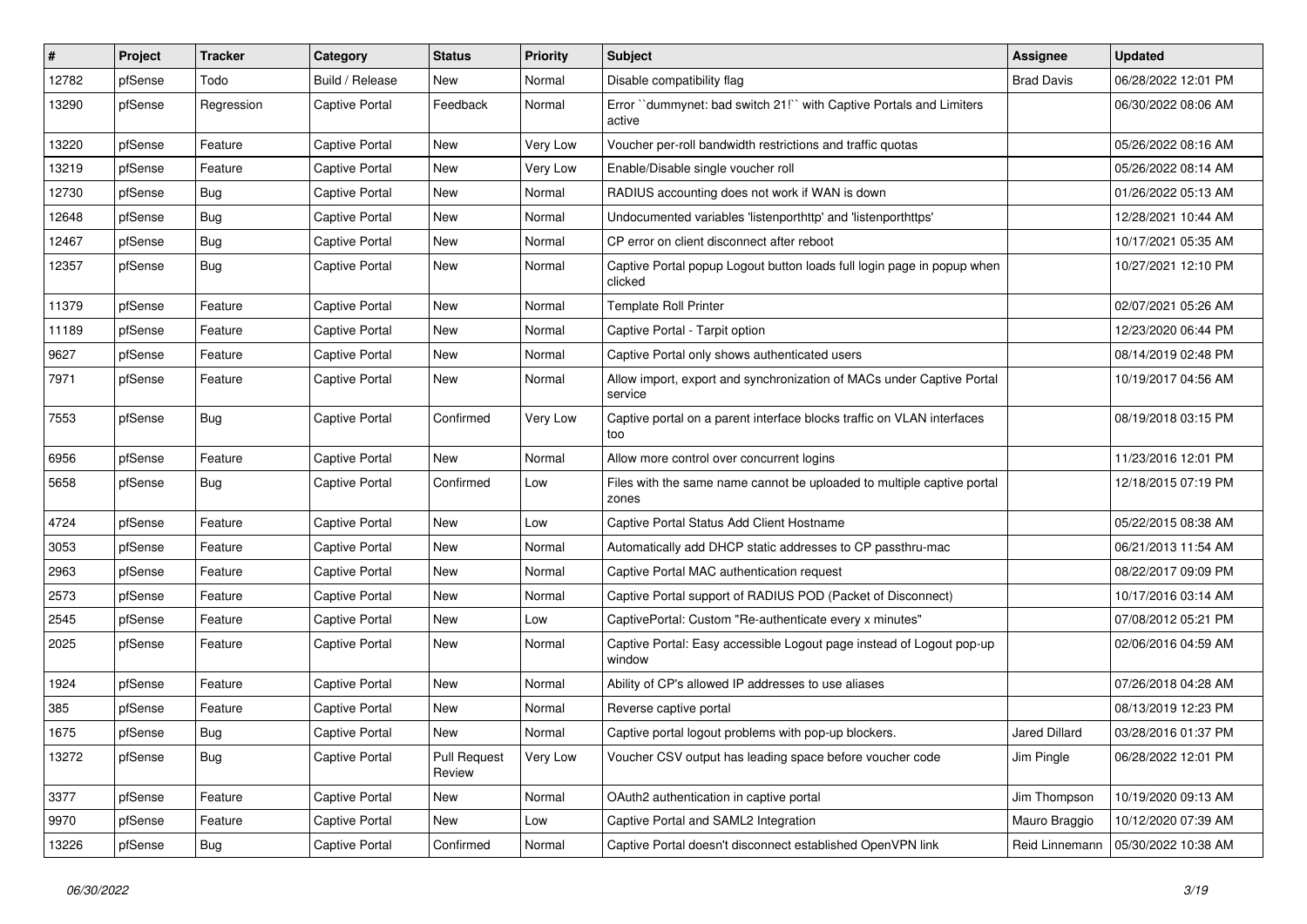| #     | Project | <b>Tracker</b> | Category                 | <b>Status</b>                 | <b>Priority</b> | <b>Subject</b>                                                                                          | <b>Assignee</b> | <b>Updated</b>      |
|-------|---------|----------------|--------------------------|-------------------------------|-----------------|---------------------------------------------------------------------------------------------------------|-----------------|---------------------|
| 13215 | pfSense | Bug            | <b>Captive Portal</b>    | Assigned                      | Normal          | Allowed MAC/IP/Hostname traffic counts for authorized users                                             | Reid Linnemann  | 05/31/2022 05:31 PM |
| 1831  | pfSense | Feature        | <b>Captive Portal</b>    | New                           | Normal          | Captive portal IPv6 support                                                                             | Reid Linnemann  | 06/28/2022 12:01 PM |
| 13110 | pfSense | Bug            | CARP                     | New                           | Very Low        | changing CARP VIP address does not update outbound NAT interface                                        |                 | 05/03/2022 02:52 PM |
| 8567  | pfSense | Bug            | CARP                     | <b>New</b>                    | Normal          | Using IPv6 VIP alias for services may affect CARP IPv6 VIP work                                         |                 | 06/12/2018 01:26 PM |
| 8566  | pfSense | Bug            | CARP                     | New                           | Normal          | Wrong IPv6 source in NS request in case using of IPv6 alias                                             |                 | 06/12/2018 01:26 PM |
| 7648  | pfSense | Bug            | CARP                     | New                           | Very Low        | SPAN ports on an interface renders CARP HA inoperative                                                  |                 | 06/14/2017 09:19 PM |
| 5849  | pfSense | <b>Bug</b>     | CARP                     | New                           | Normal          | Routing fail on CARP IPsec                                                                              |                 | 12/18/2021 04:41 PM |
| 4845  | pfSense | <b>Bug</b>     | CARP                     | Confirmed                     | High            | CARP preemption doesn't switch to backup where connectivity between<br>systems is lost but not NIC link |                 | 07/28/2015 07:55 AM |
| 2218  | pfSense | Feature        | CARP                     | <b>New</b>                    | Normal          | Ability to delay CARP master status at boot time                                                        |                 | 03/03/2021 11:57 AM |
| 2099  | pfSense | Todo           | CARP                     | New                           | Normal          | Remove "queue" from CARP traffic                                                                        |                 | 01/19/2012 10:59 AM |
| 8100  | pfSense | <b>Bug</b>     | CARP                     | New                           | Normal          | pfsync Initially Deletes States on Primary for Connections Established<br>through Secondary             | Luiz Souza      | 02/08/2022 12:59 PM |
| 13305 | pfSense | Feature        | Certificates             | New                           | Normal          | Certificate Revocation page should show expiration date                                                 |                 | 06/27/2022 10:26 AM |
| 12737 | pfSense | <b>Bug</b>     | Certificates             | New                           | Normal          | CApath is not defined by default in curl                                                                |                 | 06/28/2022 12:01 PM |
| 11203 | pfSense | Bug            | Certificates             | New                           | Normal          | certificate manager very slow                                                                           |                 | 12/31/2020 11:57 AM |
| 10258 | pfSense | Feature        | Certificates             | New                           | Very Low        | allow to sign CA                                                                                        |                 | 02/20/2020 04:20 AM |
| 7289  | pfSense | Bug            | Certificates             | New                           | Low             | Generating 4096bit Certificate                                                                          |                 | 08/14/2019 09:56 AM |
| 2276  | pfSense | Feature        | Certificates             | New                           | Normal          | Remote CRL fetch support                                                                                |                 | 02/06/2016 04:14 AM |
| 1268  | pfSense | Feature        | Certificates             | New                           | Normal          | Allow mass renewing of certs                                                                            |                 | 11/01/2019 03:17 PM |
| 1257  | pfSense | Feature        | Certificates             | <b>Pull Request</b><br>Review | Normal          | Handle encypted CA/Certificate private keys                                                             |                 | 10/12/2020 07:12 AM |
| 9889  | pfSense | <b>Bug</b>     | Certificates             | New                           | Very Low        | CRL check for Intermediate CA CRLs fails                                                                | Jim Pingle      | 11/08/2019 11:03 AM |
| 13288 | pfSense | <b>Bug</b>     | Configuration<br>Backend | New                           | Normal          | Encode FreeRADIUS Custom Options                                                                        |                 | 06/20/2022 10:36 AM |
| 13287 | pfSense | Feature        | Configuration<br>Backend | New                           | Normal          | Encode OpenVPN Custom Options                                                                           |                 | 06/20/2022 10:33 AM |
| 12483 | pfSense | Bug            | Configuration<br>Backend | New                           | Normal          | GUI creates inconsistent config.xml                                                                     |                 | 10/23/2021 06:48 AM |
| 10833 | pfSense | <b>Bug</b>     | Configuration<br>Backend | New                           | Normal          | unbound exits on configuration error when link status flaps on LAN<br>interface                         |                 | 08/13/2020 11:53 PM |
| 6398  | pfSense | Bug            | Configuration<br>Backend | New                           | Normal          | If config cannot be loaded due to corruption or bug, it isn't handled<br>gracefully (just stops)        |                 | 08/13/2019 01:23 PM |
| 5902  | pfSense | Todo           | Configuration<br>Backend | New                           | Normal          | Use a common place for default values                                                                   |                 | 08/13/2019 12:53 PM |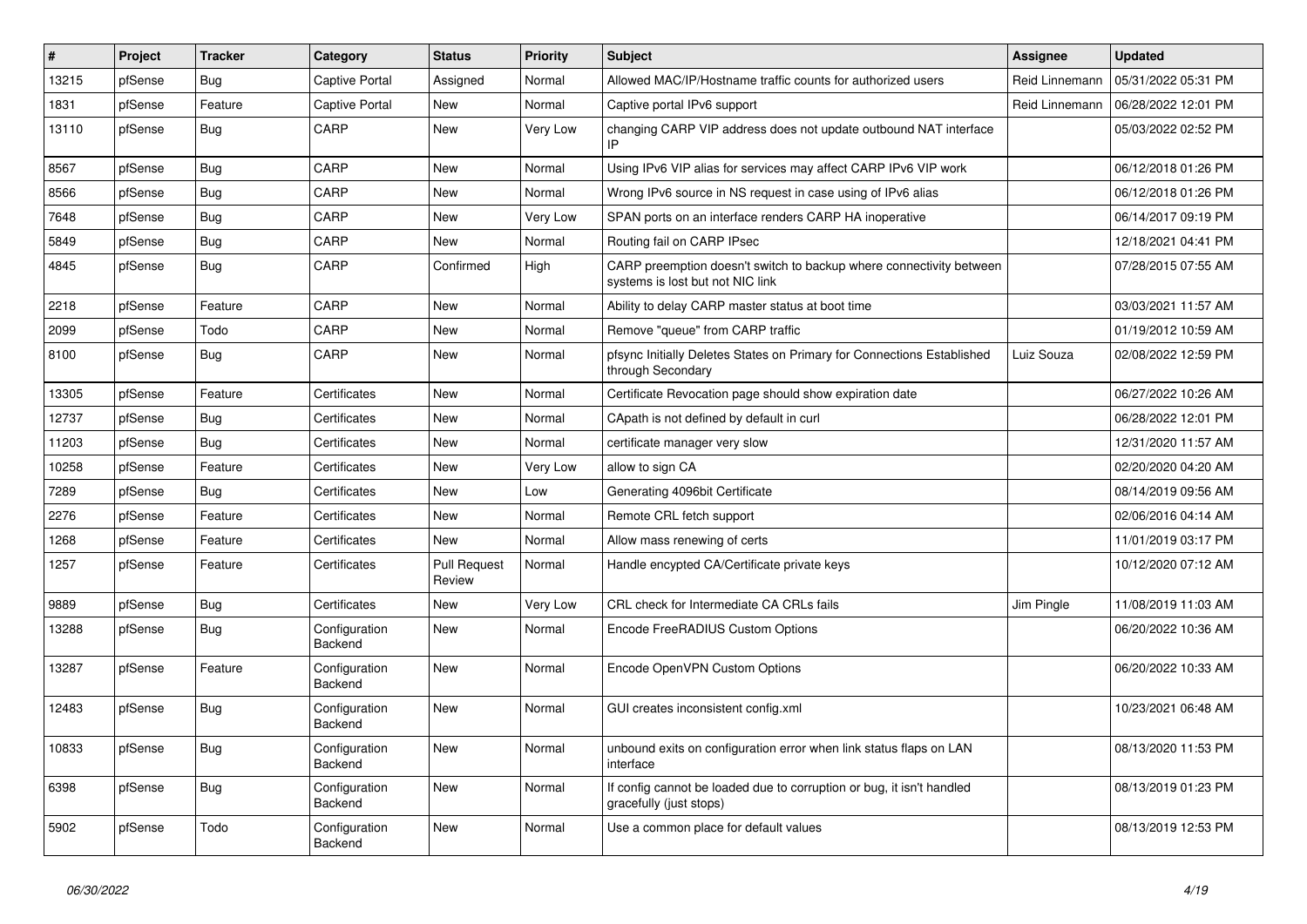| #     | Project | <b>Tracker</b> | Category                 | <b>Status</b>                 | <b>Priority</b> | Subject                                                                                                               | Assignee      | <b>Updated</b>      |
|-------|---------|----------------|--------------------------|-------------------------------|-----------------|-----------------------------------------------------------------------------------------------------------------------|---------------|---------------------|
| 3895  | pfSense | Feature        | Configuration<br>Backend | New                           | Normal          | Timeout for "Apply change"                                                                                            |               | 01/25/2021 08:07 AM |
| 13268 | pfSense | Todo           | Console Menu             | Ready To Test                 | Normal          | columns don't align nicely in console with medium-long interface names                                                |               | 06/12/2022 10:32 PM |
| 13249 | pfSense | Bug            | Console Menu             | New                           | Normal          | Running playback comands multiple times results in PHP error                                                          |               | 06/06/2022 07:02 AM |
| 7747  | pfSense | Feature        | Console Menu             | New                           | Normal          | Minor UI Tweak: Make hitting enter on the console (esp via SSH)<br>should not log you out, but simply redraw the menu |               | 08/01/2017 04:03 PM |
| 6469  | pfSense | Feature        | Console Menu             | New                           | Normal          | Improve help + self documentation in console PHP shell                                                                |               | 08/13/2019 01:23 PM |
| 13258 | pfSense | Bug            | Console Menu             | <b>Pull Request</b><br>Review | Low             | secret menu option 100                                                                                                | Jim Pingle    | 06/28/2022 12:01 PM |
| 2693  | pfSense | Feature        | Console Menu             | New                           | Normal          | Allow mapping mapping non-physical interfaces via console                                                             | Mathieu Simon | 11/27/2012 03:00 PM |
| 13168 | pfSense | Feature        | Dashboard                | New                           | Low             | Multiple Dashboard views for a single user                                                                            |               | 05/16/2022 07:53 AM |
| 13165 | pfSense | Feature        | Dashboard                | <b>Pull Request</b><br>Review | Normal          | Feat: live update for Services dashboard widget                                                                       |               | 05/15/2022 01:48 AM |
| 11759 | pfSense | Bug            | Dashboard                | New                           | Normal          | Traffic graphs on dashboard double upload on pppoe links                                                              |               | 12/30/2021 04:00 AM |
| 10401 | pfSense | Feature        | Dashboard                | New                           | Normal          | Request: ability to sort/separate stopped/running Service(s) on<br>Dashboard -> Services Status widget                |               | 03/31/2020 04:48 PM |
| 10395 | pfSense | Feature        | Dashboard                | New                           | Low             | Add Dashboard System Information support for more PC Engines APU<br>boards                                            |               | 02/17/2022 01:02 AM |
| 10280 | pfSense | Feature        | Dashboard                | New                           | Low             | <b>DHCP Leases widget</b>                                                                                             |               | 11/07/2020 09:18 PM |
| 9677  | pfSense | Bug            | Dashboard                | New                           | Normal          | Dashboard hangs when widget needs data from a remote host which is<br>down                                            |               | 08/13/2019 09:15 AM |
| 9353  | pfSense | Bug            | Dashboard                | New                           | Low             | PHPSession errors from limited access to dashboard and widgets                                                        |               | 10/06/2020 09:31 AM |
| 8458  | pfSense | Feature        | Dashboard                | New                           | Low             | Allow reordering of interface widget                                                                                  |               | 08/14/2019 10:52 AM |
| 8157  | pfSense | Bug            | Dashboard                | New                           | Very Low        | Traffic Graph clutter from time to time                                                                               |               | 12/03/2017 06:40 AM |
| 7974  | pfSense | Feature        | Dashboard                | New                           | Normal          | <b>ZFS RAID Monitor Not available</b>                                                                                 |               | 08/20/2019 01:34 PM |
| 7934  | pfSense | Feature        | Dashboard                | New                           | Very Low        | format support phone# for international use                                                                           |               | 10/12/2017 04:38 PM |
| 7857  | pfSense | Bug            | Dashboard                | New                           | Very Low        | Interfaces Widget U/I fails to wrap IPV6 addresses when the string is<br>too wide for the widget                      |               | 08/13/2019 09:15 AM |
| 7788  | pfSense | Bug            | Dashboard                | New                           | Low             | Irregular updating of widgets like cpu/uptime on system widget.                                                       |               | 08/21/2019 09:03 AM |
| 7182  | pfSense | Feature        | Dashboard                | New                           | Normal          | Break up System Widget on the Dashboard                                                                               |               | 08/21/2019 08:59 AM |
| 7113  | pfSense | <b>Bug</b>     | Dashboard                | New                           | Normal          | Interface name in Traffic Graphs                                                                                      |               | 12/31/2021 05:40 PM |
| 6390  | pfSense | Todo           | Dashboard                | New                           | Low             | Autoscale from Traffic Graph not correct size (big graphs)                                                            |               | 05/23/2016 01:38 PM |
| 5567  | pfSense | Feature        | Dashboard                | New                           | Low             | CARP status widget does not update in real time                                                                       |               | 08/20/2019 03:33 PM |
| 4646  | pfSense | Feature        | Dashboard                | New                           | Normal          | Recover valuable vertical screen real estate in dashboard                                                             |               | 04/20/2015 07:46 PM |
| 3411  | pfSense | Bug            | Dashboard                | New                           | Low             | Interfaces and statistics dashboard widgets very slow with large<br>numbers of interfaces                             |               | 01/24/2014 02:09 AM |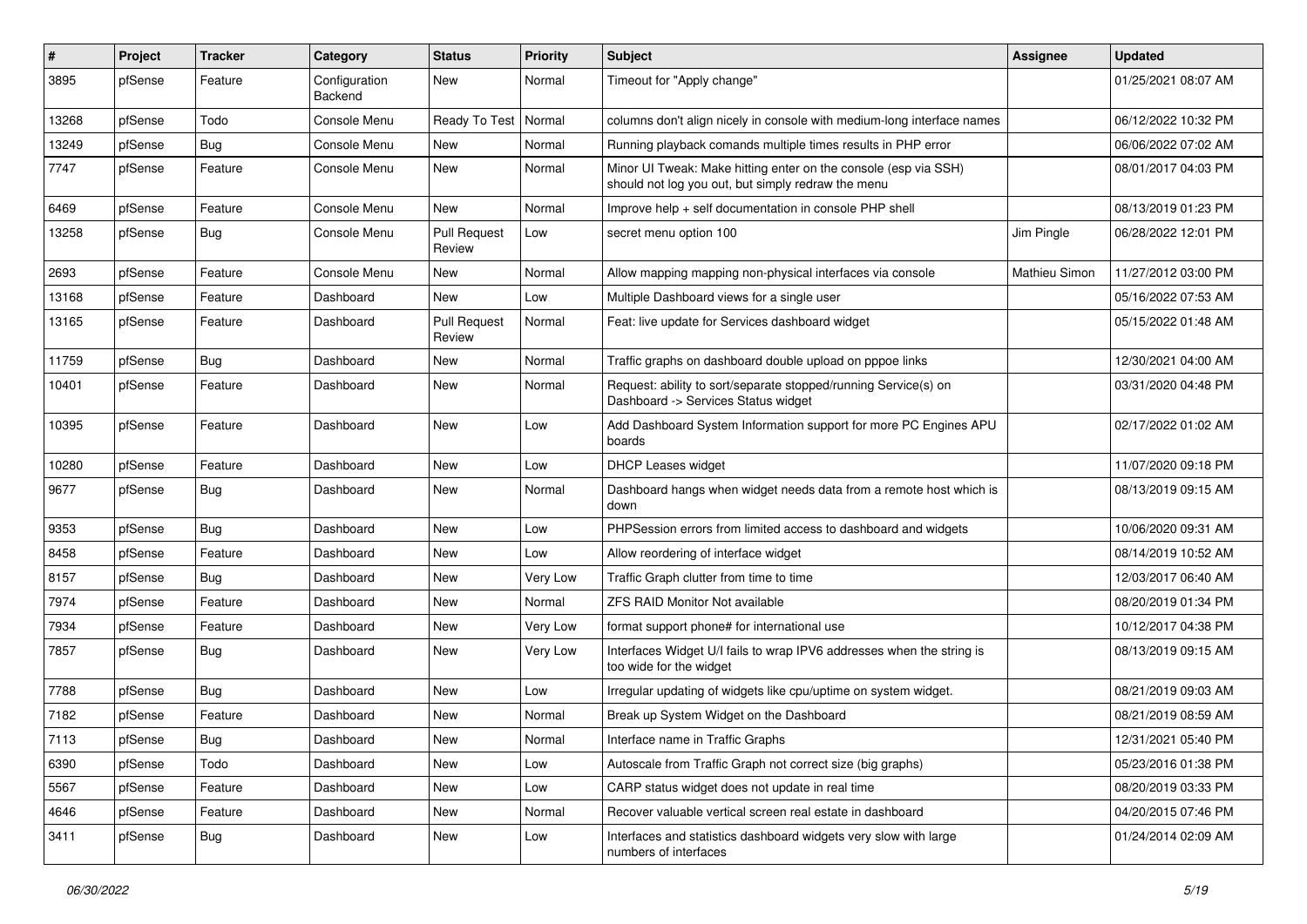| #     | Project | <b>Tracker</b> | Category        | <b>Status</b>                 | <b>Priority</b> | Subject                                                                                            | <b>Assignee</b>      | <b>Updated</b>      |
|-------|---------|----------------|-----------------|-------------------------------|-----------------|----------------------------------------------------------------------------------------------------|----------------------|---------------------|
| 2479  | pfSense | Feature        | Dashboard       | New                           | Normal          | Allow reordering of the traffic graphs on the dashboard                                            |                      | 06/08/2012 04:13 PM |
| 7387  | pfSense | Bug            | Dashboard       | New                           | Low             | New Traffic Graph in dashboard resets inverted view to normal view                                 | <b>Jared Dillard</b> | 12/11/2021 08:14 PM |
| 12673 | pfSense | Bug            | Dashboard       | <b>Pull Request</b><br>Review | Normal          | Firewall Logs Widget fails to update at intervals below 5 seconds.                                 | Viktor Gurov         | 06/28/2022 12:01 PM |
| 7244  | pfSense | Feature        | Developer Tools | New                           | Normal          | Publish pfsense as a Vagrant Basebox                                                               |                      | 01/29/2019 04:09 AM |
| 1219  | pfSense | Feature        | Developer Tools | New                           | Low             | Ship DTRACE enabled kernels in the images                                                          |                      | 07/26/2017 03:14 AM |
| 13321 | pfSense | Bug            | DHCP (IPv4)     | <b>Pull Request</b><br>Review | Normal          | dhcpleases handles duplicate hostnames incorrectly                                                 |                      | 06/30/2022 07:06 AM |
| 13273 | pfSense | <b>Bug</b>     | DHCP (IPv4)     | New                           | Normal          | dhclient can use conflicting recorded leases                                                       |                      | 06/14/2022 11:07 AM |
| 13263 | pfSense | Bug            | DHCP (IPv4)     | New                           | Low             | Deleting a static DHCP entry when the related IP is not in the arp table<br>spams the log          |                      | 06/10/2022 11:18 AM |
| 13256 | pfSense | Feature        | DHCP (IPv4)     | New                           | Normal          | Better handling of duplicate IPs in static DHCP assignments                                        |                      | 06/11/2022 04:51 PM |
| 12959 | pfSense | Bug            | DHCP (IPv4)     | Feedback                      | Normal          | dhcplease process wrongly update host file if client-hostname is empty                             |                      | 03/28/2022 10:26 AM |
| 12922 | pfSense | Bug            | DHCP (IPv4)     | New                           | Normal          | Classless static routes received on DHCP WAN can override chosen<br>default gateway                |                      | 03/28/2022 10:08 AM |
| 12070 | pfSense | Bug            | DHCP (IPv4)     | New                           | Low             | <b>VLAN0 for WAN DHCP</b>                                                                          |                      | 12/23/2021 04:31 PM |
| 12067 | pfSense | Bug            | DHCP (IPv4)     | New                           | Very Low        | <b>DHCP Monitoring Statistics Error</b>                                                            |                      | 06/21/2021 08:39 AM |
| 11927 | pfSense | Feature        | DHCP (IPv4)     | Feedback                      | Normal          | Allow DHCP not to serve a gateway - small fix                                                      |                      | 01/03/2022 04:17 PM |
| 11004 | pfSense | Feature        | DHCP (IPv4)     | New                           | Low             | DHCP reservations with no IP address show entries in DHCP leases                                   |                      | 10/26/2020 07:22 AM |
| 10802 | pfSense | Feature        | DHCP (IPv4)     | New                           | Very Low        | Seperator for DHCP Static Mapped leases                                                            |                      | 07/31/2020 10:30 AM |
| 10345 | pfSense | Feature        | DHCP (IPv4)     | New                           | Normal          | DHCP lease distinction between online and offline                                                  |                      | 03/16/2020 07:56 AM |
| 10250 | pfSense | Feature        | DHCP (IPv4)     | New                           | Very Low        | DHCP lease view by interface                                                                       |                      | 02/11/2020 07:47 AM |
| 9732  | pfSense | Feature        | DHCP (IPv4)     | New                           | Normal          | System UTC time offset in DHCP Option 2                                                            |                      | 09/06/2019 08:39 PM |
| 9343  | pfSense | Bug            | DHCP (IPv4)     | New                           | Normal          | diag arp.php times out with large DHCPD leases table                                               |                      | 08/14/2019 01:19 PM |
| 9130  | pfSense | Feature        | DHCP (IPv4)     | New                           | Normal          | Request ID [#INC-16195]: DHCP - PXE Boot                                                           |                      | 09/10/2020 01:39 PM |
| 8879  | pfSense | Feature        | DHCP (IPv4)     | New                           | Very Low        | DHCP options ADD force options                                                                     |                      | 09/07/2018 09:14 AM |
| 8614  | pfSense | Bug            | DHCP (IPv4)     | New                           | Normal          | Cannot remove Additional BOOTP/DHCP Options                                                        |                      | 08/21/2019 09:15 AM |
| 8330  | pfSense | Feature        | DHCP (IPv4)     | New                           | Normal          | add options for ddns-local-address statements                                                      |                      | 04/27/2021 12:31 PM |
| 7441  | pfSense | Feature        | DHCP (IPv4)     | New                           | Low             | Display start/end times for Static Mapping leases on DHCP<br>Leases/DHCPv6 Leases                  |                      | 08/21/2019 10:48 AM |
| 7405  | pfSense | Feature        | DHCP (IPv4)     | New                           | Normal          | Ability to add dhcp host reservations from "Diagnostics -> ARP table"                              |                      | 10/12/2020 08:22 AM |
| 7172  | pfSense | <b>Bug</b>     | DHCP (IPv4)     | New                           | Normal          | Sorting by hostname in Services > DHCP Server > LAN should be<br>"natural" (alphanumeric friendly) |                      | 08/20/2019 03:47 PM |
| 6960  | pfSense | Feature        | DHCP (IPv4)     | New                           | Normal          | Consider replacing ISC DHCP server with KEA DHCP                                                   |                      | 09/24/2020 01:59 PM |
| 6615  | pfSense | Feature        | DHCP (IPv4)     | New                           | Normal          | new DHCP server option                                                                             |                      | 08/13/2019 01:39 PM |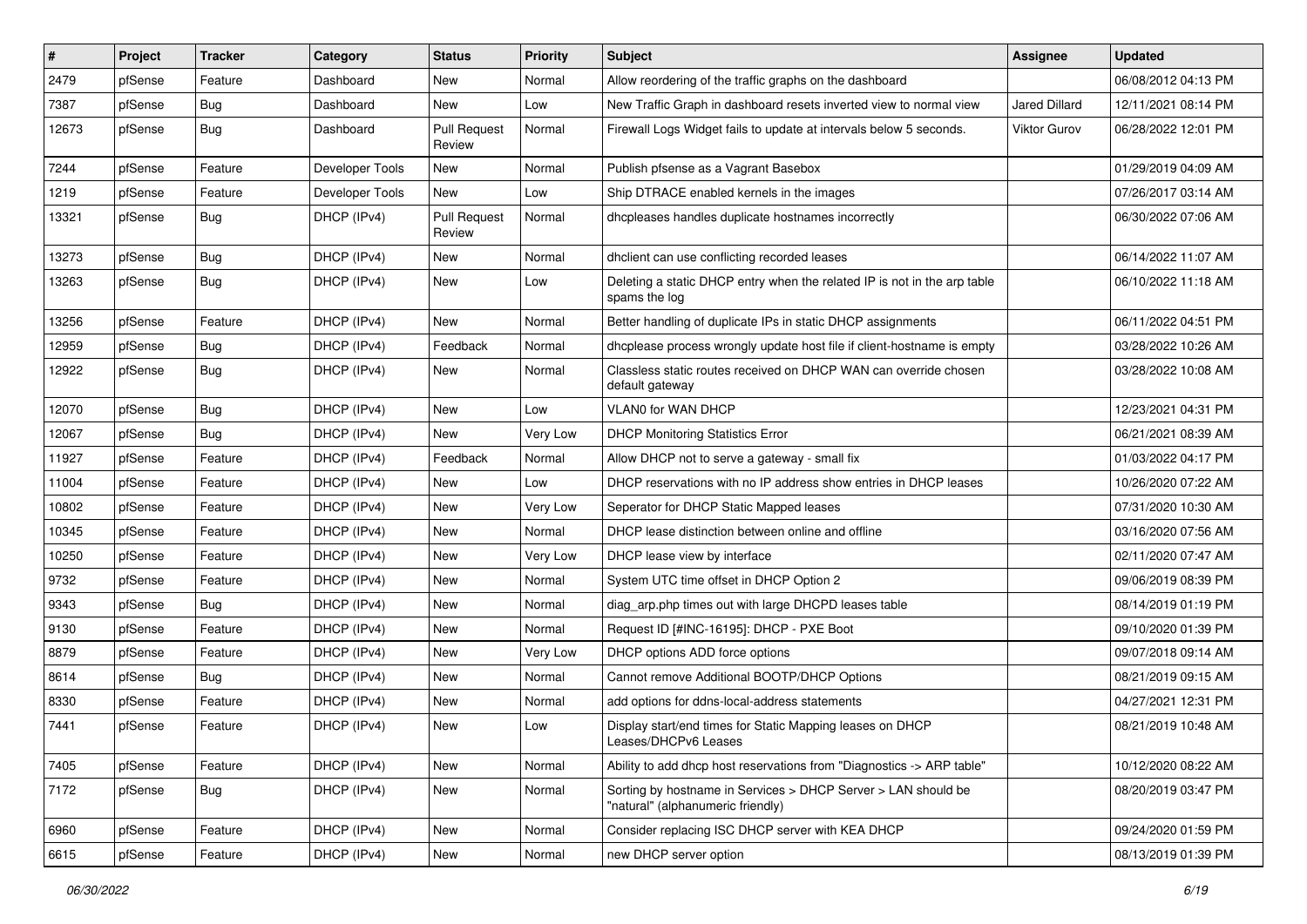| ∦     | <b>Project</b> | <b>Tracker</b> | Category    | <b>Status</b>                 | <b>Priority</b> | <b>Subject</b>                                                                                                                     | <b>Assignee</b>      | <b>Updated</b>      |
|-------|----------------|----------------|-------------|-------------------------------|-----------------|------------------------------------------------------------------------------------------------------------------------------------|----------------------|---------------------|
| 6544  | pfSense        | Feature        | DHCP (IPv4) | New                           | Very Low        | RFC 3046 DHCP Option 82 support (and RFC 3315/4649/4580 for<br>IPv6                                                                |                      | 07/13/2020 02:14 AM |
| 6362  | pfSense        | Bug            | DHCP (IPv4) | Confirmed                     | Normal          | DHCP Client ID not used                                                                                                            |                      | 07/09/2021 06:30 AM |
| 5080  | pfSense        | Feature        | DHCP (IPv4) | New                           | Normal          | Settings tab under Services>DHCP Server                                                                                            |                      | 08/13/2019 12:53 PM |
| 4899  | pfSense        | Feature        | DHCP (IPv4) | New                           | Normal          | Additional BOOTP/DHCP Options should allow a force option                                                                          |                      | 01/02/2018 02:24 PM |
| 4061  | pfSense        | Bug            | DHCP (IPv4) | Confirmed                     | Normal          | dhcpd doesn't send client-hostname to peer, breaking DHCP lease<br>registrations w/HA                                              |                      | 02/24/2017 08:58 PM |
| 3771  | pfSense        | Bug            | DHCP (IPv4) | New                           | Normal          | Webinterface and dhcpdcrashes with 500+ static leases                                                                              |                      | 08/21/2019 09:26 AM |
| 3534  | pfSense        | Feature        | DHCP (IPv4) | New                           | Normal          | DDNS using arbitrary zone primary                                                                                                  |                      | 07/08/2014 11:40 AM |
| 3404  | pfSense        | Bug            | DHCP (IPv4) | New                           | Normal          | DHCP Server Fails to Start on Interfaces that are Slow to Come Online<br>During Boot                                               |                      | 02/11/2014 05:09 PM |
| 2983  | pfSense        | Feature        | DHCP (IPv4) | New                           | Normal          | DHCPD: Add vendor-class-identifier and MAC-OIDs                                                                                    |                      | 05/29/2020 09:24 PM |
| 2774  | pfSense        | Feature        | DHCP (IPv4) | <b>New</b>                    | Normal          | Extend DHCP Pools code to allow using different subnets                                                                            |                      | 08/19/2019 10:27 AM |
| 2323  | pfSense        | Feature        | DHCP (IPv4) | New                           | Low             | GUI doesn't allow to configure DHCP server to serve IP addresses<br>belonging to subnets wich are not associated with an interface |                      | 08/19/2019 10:27 AM |
| 13250 | pfSense        | Todo           | DHCP (IPv4) | New                           | Very Low        | Clean up DHCP Server option language                                                                                               | Jim Pingle           | 06/28/2022 12:01 PM |
| 4451  | pfSense        | Bug            | DHCP (IPv4) | New                           | Low             | Status DHCP Leases shows double entries for static entries without IP<br>address                                                   | <b>Phillip Davis</b> | 05/21/2022 04:55 PM |
| 8179  | pfSense        | Bug            | DHCP (IPv4) | Feedback                      | Normal          | Incorrect reverse DNS zone in DHCP server config for<br>non-octet-aligned subnet mask                                              | Renato Botelho       | 02/09/2022 11:17 PM |
| 13217 | pfSense        | Bug            | DHCP (IPv4) | New                           | Normal          | dhclient using default pid file location which does not exist                                                                      | Viktor Gurov         | 05/26/2022 08:09 AM |
| 13296 | pfSense        | Feature        | DHCP (IPv6) | New                           | Normal          | Add support for DHCP6 OPTION PD EXCLUDE (RFC 6603)                                                                                 |                      | 06/24/2022 10:10 PM |
| 13253 | pfSense        | Bug            | DHCP (IPv6) | New                           | Normal          | dhcp6c" is not restarted when applying settings when multiple WANs<br>are configured for DHCP6                                     |                      | 06/28/2022 12:01 PM |
| 13248 | pfSense        | Regression     | DHCP (IPv6) | New                           | Normal          | IPv6 Router Advertisements runs when config.xml does not contain an<br>entry for the interface                                     |                      | 06/05/2022 07:44 PM |
| 13237 | pfSense        | Bug            | DHCP (IPv6) | New                           | Normal          | dhcp6c script cannot be executed safely                                                                                            |                      | 06/01/2022 11:20 AM |
| 12947 | pfSense        | Bug            | DHCP (IPv6) | <b>Pull Request</b><br>Review | Normal          | DHCP6 client does not take any action if the interface IPv6 address<br>changes during renewal                                      |                      | 06/28/2022 12:01 PM |
| 12823 | pfSense        | Bug            | DHCP (IPv6) | New                           | Normal          | Multiple DHCP6 WAN connections PPPoE interface 'defached' status                                                                   |                      | 02/18/2022 05:39 AM |
| 12581 | pfSense        | Regression     | DHCP (IPv6) | New                           | Normal          | CARP IPv6 assigned address does not get advertised to endpoints with<br><b>RADV</b>                                                |                      | 12/16/2021 02:34 PM |
| 10822 | pfSense        | <b>Bug</b>     | DHCP (IPv6) | New                           | Normal          | Deprecated IPv6 prefix won't be announced as deprecated to clients                                                                 |                      | 08/10/2020 09:23 AM |
| 10714 | pfSense        | <b>Bug</b>     | DHCP (IPv6) | New                           | Normal          | radvd only gives out the prefix of the "first" IPv6 address of an interface                                                        |                      | 10/06/2020 01:03 PM |
| 9575  | pfSense        | Feature        | DHCP (IPv6) | New                           | Very Low        | RFC 7078 - Distributing Address Selection Policy Using DHCPv6                                                                      |                      | 08/14/2019 02:39 PM |
| 9536  | pfSense        | Feature        | DHCP (IPv6) | New                           | Normal          | Support dynamic prefix in DHCPv6 Server                                                                                            |                      | 05/25/2022 04:27 AM |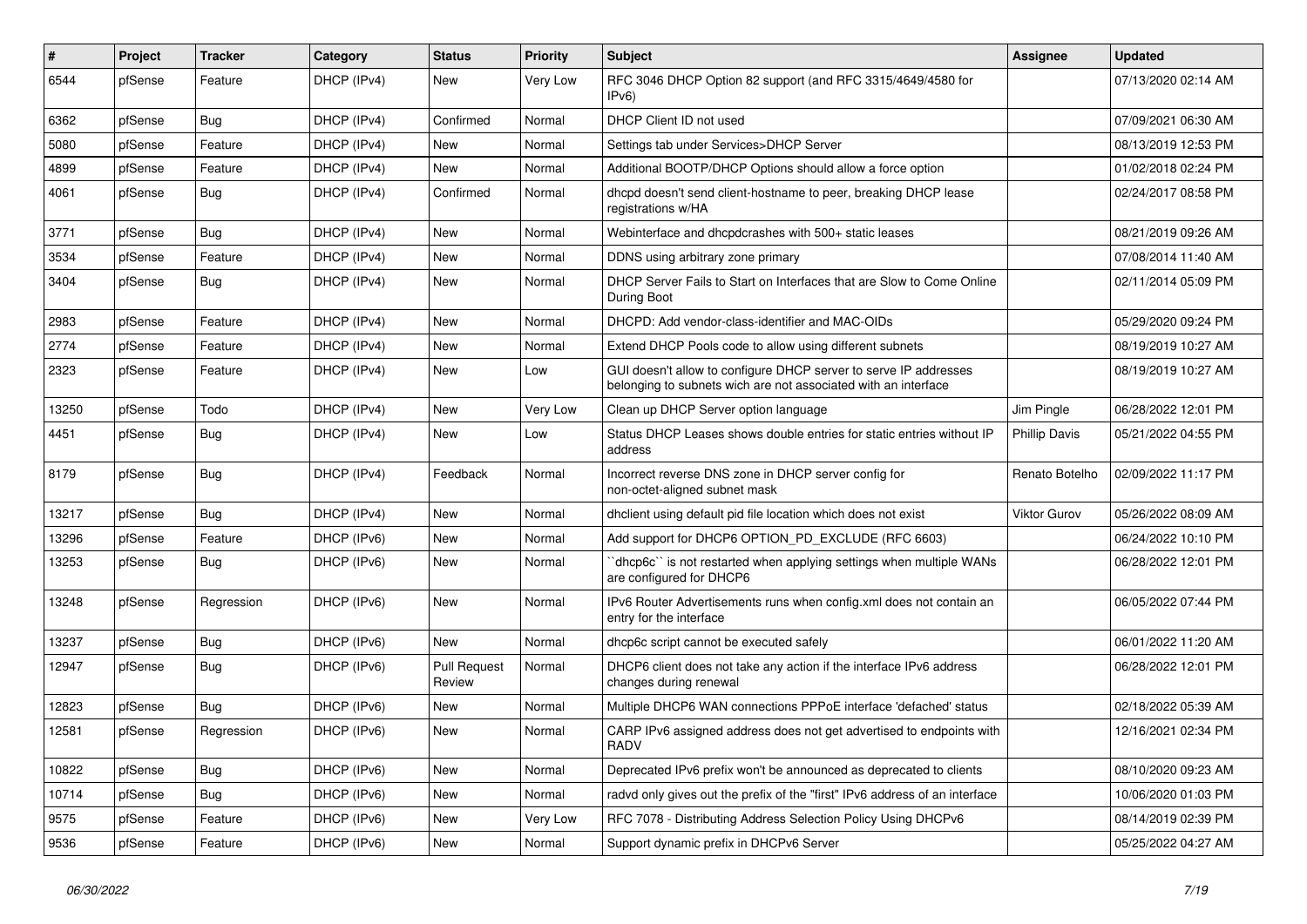| #     | Project | <b>Tracker</b> | Category           | <b>Status</b>                 | <b>Priority</b> | Subject                                                                                   | <b>Assignee</b>    | <b>Updated</b>      |
|-------|---------|----------------|--------------------|-------------------------------|-----------------|-------------------------------------------------------------------------------------------|--------------------|---------------------|
| 9136  | pfSense | Bug            | DHCP (IPv6)        | New                           | High            | IPv6 Tracking Interfaces Lose IPv6 Address in Certain Cases                               |                    | 04/21/2022 12:39 PM |
| 7821  | pfSense | Bug            | DHCP (IPv6)        | New                           | Normal          | GIF does not support broadcast                                                            |                    | 08/29/2017 10:50 AM |
| 7734  | pfSense | Bug            | DHCP (IPv6)        | New                           | Normal          | Using opton ia pd0 does not renew prefix and prefix get dropped                           |                    | 07/31/2017 03:46 AM |
| 7138  | pfSense | Bug            | DHCP (IPv6)        | Assigned                      | Normal          | Pfsense wide dhcpv6 client doesn't recognise ifid statement                               |                    | 04/21/2022 12:39 PM |
| 6691  | pfSense | Bug            | DHCP (IPv6)        | New                           | Normal          | dhcp6c quits after only two tries if no response was received                             |                    | 12/07/2020 04:25 PM |
| 6283  | pfSense | Feature        | DHCP (IPv6)        | New                           | Normal          | Register DHCPv6 leases with DNS resolver                                                  |                    | 08/21/2019 10:48 AM |
| 6051  | pfSense | Bug            | DHCP (IPv6)        | New                           | Normal          | DHCPv6 Client Failure for additional WAN Address causes<br>2-seconds-service-restart-loop |                    | 12/03/2020 01:08 AM |
| 5950  | pfSense | Feature        | DHCP (IPv6)        | New                           | Normal          | DHCPv6 Server support for PD of PD-obtained networks                                      |                    | 03/04/2016 03:04 AM |
| 3185  | pfSense | Feature        | DHCP (IPv6)        | New                           | Normal          | Accommodate a DHCPv6 failover-like mechanism                                              |                    | 11/24/2017 10:44 AM |
| 6873  | pfSense | Bug            | DHCP (IPv6)        | New                           | Low             | radvd - Too many addresses in RDNSS section when previously using<br>DHCPv6               | Dominic<br>McKeown | 06/06/2018 10:45 AM |
| 12508 | pfSense | Bug            | <b>DHCP Relay</b>  | New                           | Normal          | DHCP Relay over VPN                                                                       |                    | 11/06/2021 11:25 AM |
| 12120 | pfSense | Feature        | <b>DHCP Relay</b>  | New                           | Normal          | Permit several sets of destination DHCP servers in DHCP relay                             |                    | 07/11/2021 05:41 PM |
| 11149 | pfSense | Bug            | <b>DHCP Relay</b>  | New                           | Normal          | DHCP relay won't start with DHCP server behind gateway                                    |                    | 03/22/2021 05:13 AM |
| 10715 | pfSense | Bug            | <b>DHCP Relay</b>  | New                           | Normal          | DHCPv6 relay always uses the "first" IPv6 address of an interface                         |                    | 06/29/2020 05:01 AM |
| 9680  | pfSense | Feature        | <b>DHCP Relay</b>  | New                           | Normal          | Seperate DHCP Server and relay per interface                                              |                    | 02/27/2020 10:47 AM |
| 4680  | pfSense | Bug            | <b>DHCP Relay</b>  | New                           | Normal          | DHCP relay does not work with DHCP server on other end of OpenVPN<br>tunnel               |                    | 05/05/2015 06:55 PM |
| 10904 | pfSense | Feature        | <b>DHCP Relay</b>  | <b>Pull Request</b><br>Review | Normal          | Support vti interfaces in dhcrelay                                                        | Luiz Souza         | 10/12/2020 07:35 AM |
| 13322 | pfSense | Feature        | Diagnostics        | New                           | Low             | Define Packet Capture Protocol                                                            |                    | 06/30/2022 06:45 AM |
| 12757 | pfSense | Bug            | Diagnostics        | <b>Pull Request</b><br>Review | Very Low        | Clean up /etc/inc/filter.inc use of pfctl -F                                              |                    | 06/28/2022 12:01 PM |
| 12343 | pfSense | Feature        | Diagnostics        | New                           | Low             | Real time traffic monitoring                                                              |                    | 09/06/2021 01:26 PM |
| 11856 | pfSense | Feature        | Diagnostics        | New                           | Normal          | Replace/add Alias or DNS names for known LAN addresses in the<br>State table              |                    | 04/27/2021 08:01 AM |
| 9718  | pfSense | Feature        | Diagnostics        | New                           | Low             | Make diag_states_summary table sortable                                                   |                    | 10/06/2020 09:12 AM |
| 7848  | pfSense | <b>Bug</b>     | <b>Diagnostics</b> | New                           | Low             | NDP Table Sort by Expiration Error                                                        |                    | 08/26/2019 02:56 PM |
| 7590  | pfSense | Bug            | Diagnostics        | New                           | Normal          | diag_edit do not save when nothing to sae (in directory browse view)                      |                    | 05/20/2017 05:04 PM |
| 7589  | pfSense | Bug            | Diagnostics        | New                           | Normal          | diag_edit.php old print_info_box                                                          |                    | 05/20/2017 05:02 PM |
| 7459  | pfSense | Feature        | Diagnostics        | New                           | Low             | "Refresh" button for Diagnostics/Tables display                                           |                    | 08/21/2019 09:27 AM |
| 7442  | pfSense | Feature        | Diagnostics        | New                           | Low             | Suggestions for Diagnostics / ARP Table and Diagnostics / NDP Table                       |                    | 08/21/2019 09:27 AM |
| 6804  | pfSense | Feature        | Diagnostics        | New                           | Very Low        | Add row counter into Diagnostics -> Edit File                                             |                    | 08/20/2019 03:44 PM |
| 5556  | pfSense | Feature        | Diagnostics        | New                           | Normal          | No error when downloading non-existing file on Diagnostics/Execute                        |                    | 08/20/2019 03:43 PM |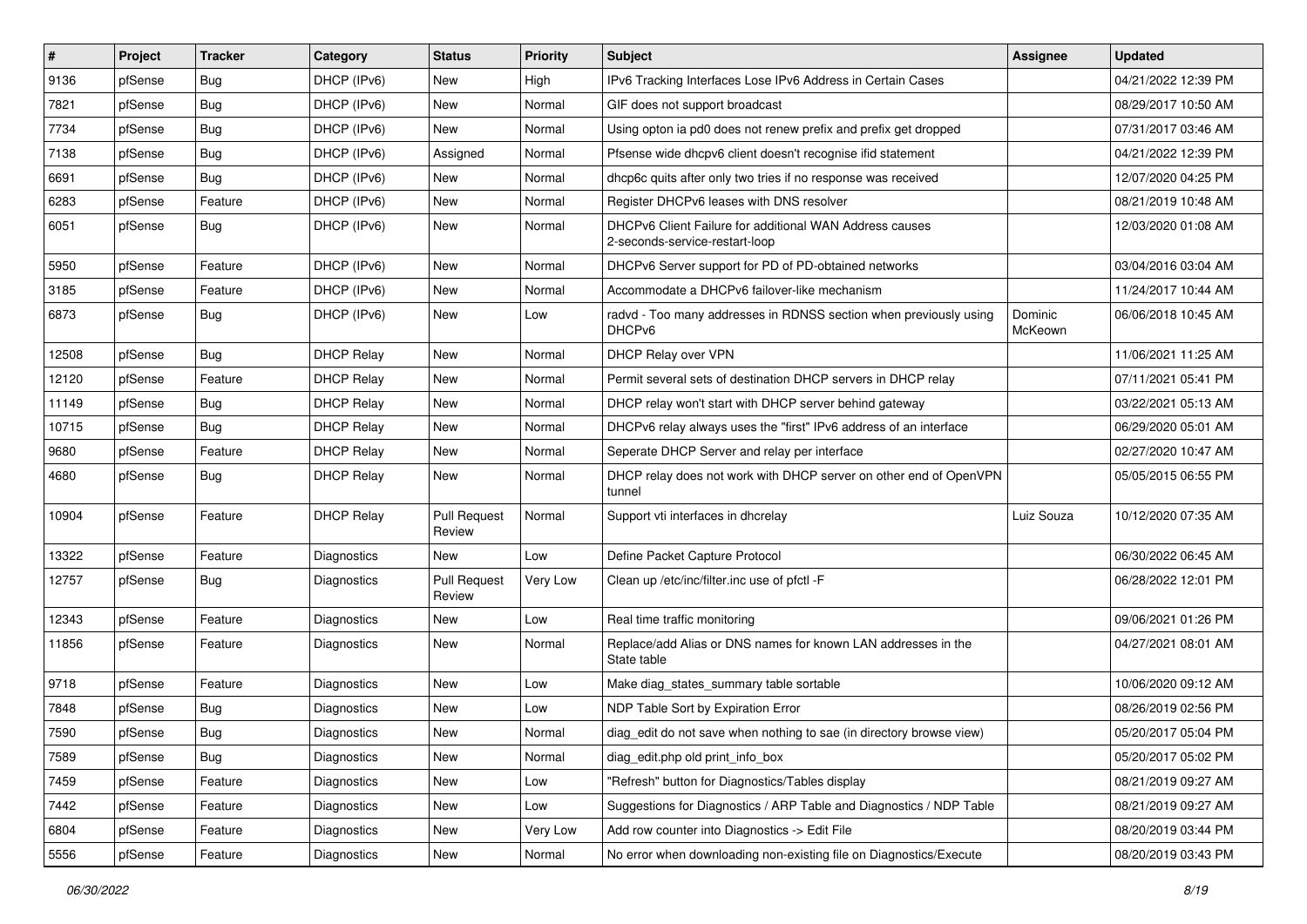| $\vert$ # | Project | <b>Tracker</b> | Category             | <b>Status</b> | <b>Priority</b> | <b>Subject</b>                                                                                                                | <b>Assignee</b> | <b>Updated</b>      |
|-----------|---------|----------------|----------------------|---------------|-----------------|-------------------------------------------------------------------------------------------------------------------------------|-----------------|---------------------|
| 4914      | pfSense | Feature        | <b>Diagnostics</b>   | New           | Low             | Packet Capture Settings                                                                                                       |                 | 08/20/2019 08:51 AM |
| 4456      | pfSense | Feature        | Diagnostics          | New           | Normal          | Packet capture additional filtering options                                                                                   |                 | 08/20/2019 03:30 PM |
| 3796      | pfSense | Bug            | <b>Diagnostics</b>   | Confirmed     | Normal          | States summary fails and is very slow with large state tables                                                                 |                 | 12/11/2021 08:03 PM |
| 1656      | pfSense | Feature        | Diagnostics          | New           | Normal          | Teach pfctl to kill states by port number                                                                                     |                 | 08/21/2019 09:55 AM |
| 12139     | pfSense | Feature        | <b>DNS Forwarder</b> | New           | Normal          | Add support in for specifying a DNSMASQ configuration file                                                                    |                 | 07/16/2021 09:45 PM |
| 7329      | pfSense | Bug            | <b>DNS Forwarder</b> | New           | Low             | <b>DHCP Not Updating DNS</b>                                                                                                  |                 | 01/21/2022 09:16 PM |
| 2410      | pfSense | Feature        | <b>DNS Forwarder</b> | New           | Normal          | Support name based aliasing via CNAMEs or some other mechanism.                                                               |                 | 12/11/2012 09:56 PM |
| 13254     | pfSense | Bug            | <b>DNS Resolver</b>  | New           | Normal          | DNS resolver does not update "unbound.conf" file during link down<br>events                                                   |                 | 06/28/2022 12:01 PM |
| 12612     | pfSense | <b>Bug</b>     | <b>DNS Resolver</b>  | New           | Normal          | DNS Resolver is restarted during every "rc.newwanip" event                                                                    |                 | 06/28/2022 12:01 PM |
| 12551     | pfSense | Feature        | <b>DNS Resolver</b>  | New           | Low             | Add ability to set DNS resolver search domain list                                                                            |                 | 12/01/2021 11:18 AM |
| 11921     | pfSense | Feature        | <b>DNS Resolver</b>  | New           | Very Low        | Feature Request: Compile unbound with EDNS Client Subnet (ECS)<br>module (--enable-subnet)                                    |                 | 05/14/2021 07:29 AM |
| 10624     | pfSense | <b>Bug</b>     | <b>DNS Resolver</b>  | New           | Normal          | Unbound configuration memory leak with python module $+$ register<br>DHCP leases active                                       |                 | 02/26/2021 10:27 AM |
| 10342     | pfSense | Bug            | <b>DNS Resolver</b>  | New           | Normal          | Unbound domain overrides stop resolving periodically. They only<br>resume after the service has been restarted.               |                 | 03/13/2020 10:35 AM |
| 10143     | pfSense | <b>Bug</b>     | <b>DNS Resolver</b>  | New           | Normal          | System hostname DNS entry is assigned to the wrong IP on multi-wan<br>setups                                                  |                 | 12/31/2019 02:33 PM |
| 9654      | pfSense | Bug            | <b>DNS Resolver</b>  | New           | Normal          | After reboot, the DNS resolver must be restarted before it will advertise<br>the ipv6 DNS address of the router.              |                 | 11/20/2020 03:12 AM |
| 9436      | pfSense | Feature        | <b>DNS Resolver</b>  | New           | Normal          | Unbound: enable dnstap support                                                                                                |                 | 03/27/2019 07:54 PM |
| 9037      | pfSense | Bug            | <b>DNS Resolver</b>  | New           | Normal          | Unbound not logging to syslog after reboot                                                                                    |                 | 10/12/2018 05:09 AM |
| 8236      | pfSense | Feature        | <b>DNS Resolver</b>  | New           | Normal          | Ability to configure "forward-first" and "forward-host" options for more<br>robust domain overrides in DNS Resolver           |                 | 12/26/2017 01:26 AM |
| 7852      | pfSense | Feature        | <b>DNS Resolver</b>  | <b>New</b>    | Normal          | Add views support to Unbound GUI                                                                                              |                 | 09/11/2017 12:26 PM |
| 7495      | pfSense | Feature        | <b>DNS Resolver</b>  | New           | Low             | Ability to set TTL for local for Unbound host overrides and dhcp leases                                                       |                 | 03/06/2018 09:46 AM |
| 7152      | pfSense | <b>Bug</b>     | <b>DNS Resolver</b>  | New           | Normal          | Unbound / DNS Resolver issue if "Register DHCP static mappings in<br>the DNS Resolver" set before wildcard DNS custom options |                 | 12/18/2021 04:59 PM |
| 7096      | pfSense | Bug            | <b>DNS Resolver</b>  | Feedback      | Normal          | Unbound fails to start on boot if specific network devices are configured<br>in the "Network Interfaces"                      |                 | 11/22/2021 08:59 AM |
| 6430      | pfSense | Bug            | <b>DNS Resolver</b>  | Confirmed     | Low             | pfsense should sanity-check hostnames when copying from<br>dhcpd.leases to /etc/hosts                                         |                 | 08/13/2019 01:23 PM |
| 6103      | pfSense | Feature        | <b>DNS Resolver</b>  | New           | Normal          | DNS Resolver Outgoing Interfaces should be able to use Gateway<br>Groups                                                      |                 | 10/21/2019 08:02 AM |
| 5413      | pfSense | <b>Bug</b>     | <b>DNS Resolver</b>  | Confirmed     | High            | Incorrect Handling of Unbound Resolver [service restarts, cache loss,<br>DNS service interruption]                            |                 | 06/19/2022 11:11 PM |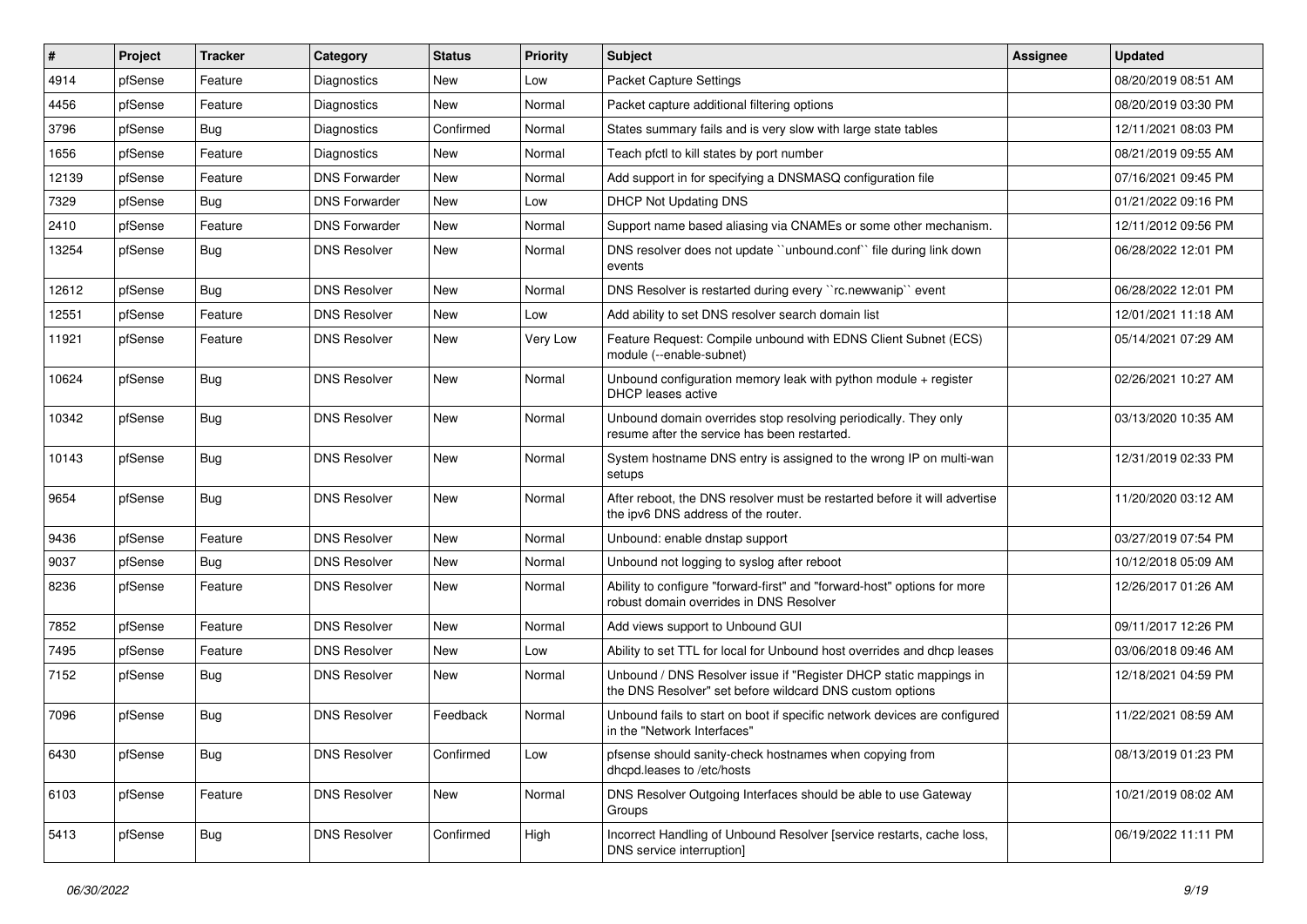| #     | Project | <b>Tracker</b> | Category            | <b>Status</b>                 | <b>Priority</b> | Subject                                                                                                 | Assignee                       | <b>Updated</b>      |
|-------|---------|----------------|---------------------|-------------------------------|-----------------|---------------------------------------------------------------------------------------------------------|--------------------------------|---------------------|
| 4798  | pfSense | Feature        | <b>DNS Resolver</b> | New                           | Normal          | Make host and domain overrides available to both DNS Resolver and<br><b>DNS Forwarder</b>               |                                | 06/29/2015 02:14 AM |
| 1819  | pfSense | Bug            | <b>DNS Resolver</b> | New                           | Normal          | DNS Resolver Not Registering DHCP Server Specified Domain Name                                          | Luiz Souza                     | 04/28/2022 01:53 PM |
| 13167 | pfSense | <b>Bug</b>     | Dynamic DNS         | New                           | Normal          | phpDynDNS: DigitalOcean ddns update fails (bad request, invalid<br>character '-' in request_id)         |                                | 06/16/2022 09:30 PM |
| 12877 | pfSense | Bug            | Dynamic DNS         | Feedback                      | Normal          | Cloudflare DynDNS fails to update more than two addresses                                               |                                | 05/29/2022 06:56 PM |
| 12848 | pfSense | Feature        | Dynamic DNS         | New                           | Normal          | Evaluation of the DynDNS "Result Match" string                                                          |                                | 02/22/2022 02:01 AM |
| 12602 | pfSense | Feature        | <b>Dynamic DNS</b>  | <b>New</b>                    | Normal          | DHCPv6 should allow DDNS Client updates for hosts                                                       |                                | 12/15/2021 11:00 AM |
| 11177 | pfSense | <b>Bug</b>     | Dynamic DNS         | New                           | Normal          | DDNSv6 not using Check IP Services                                                                      |                                | 12/21/2020 05:02 AM |
| 11147 | pfSense | <b>Bug</b>     | Dynamic DNS         | <b>New</b>                    | Normal          | Domeneshop DynDNS IPv4 and IPv6                                                                         |                                | 12/09/2020 11:47 PM |
| 11084 | pfSense | Feature        | Dynamic DNS         | New                           | Normal          | Dynamic DNS include option to specify virtual IP addresses                                              |                                | 11/19/2020 01:26 PM |
| 10962 | pfSense | Feature        | Dynamic DNS         | New                           | Normal          | Add Cpanel support for Dynamic DNS Clients                                                              |                                | 12/28/2020 01:56 PM |
| 10000 | pfSense | Bug            | <b>Dynamic DNS</b>  | New                           | Normal          | Azure Dynamic DNS A and AAAA Records for Apex Zone                                                      |                                | 03/31/2020 09:03 AM |
| 9805  | pfSense | Bug            | Dynamic DNS         | New                           | Normal          | dynDNS cloudflare multiple entries                                                                      |                                | 10/02/2019 04:51 PM |
| 9664  | pfSense | Bug            | <b>Dynamic DNS</b>  | New                           | Normal          | DynDNS and Dual-wan problem with CloudFlare (works with No-Ip)                                          |                                | 08/03/2019 10:00 AM |
| 9504  | pfSense | Bug            | Dynamic DNS         | New                           | Normal          | Multiple Dynamic DNS update notifications for the same interface, not<br>differentiated by the hostname |                                | 05/07/2019 07:46 AM |
| 9063  | pfSense | Feature        | Dynamic DNS         | New                           | Normal          | Allow dynamic DNS client entry to specify which Check IP service to<br>use                              |                                | 10/24/2018 11:53 AM |
| 8500  | pfSense | Bug            | Dynamic DNS         | New                           | Low             | Incorrect categorization of status/info messages from phpDynDNS                                         |                                | 08/16/2019 12:50 PM |
| 8432  | pfSense | Bug            | Dynamic DNS         | New                           | Normal          | Dynamic DNS Client gives an error that it can't find IPv6 address when<br>WAN interface is a LAGG       |                                | 09/17/2020 05:23 AM |
| 8406  | pfSense | Bug            | Dynamic DNS         | New                           | Normal          | DDNS IPV6 Cloudflare Client does not detect PPOE address                                                |                                | 03/31/2018 11:56 AM |
| 7718  | pfSense | Feature        | Dynamic DNS         | New                           | Very Low        | Hostname for Custom DynDNS Updater.                                                                     |                                | 07/24/2017 10:05 AM |
| 7418  | pfSense | Feature        | Dynamic DNS         | New                           | Normal          | Dynamic dns should be sorted interface name                                                             |                                | 08/21/2019 08:58 AM |
| 7292  | pfSense | Feature        | <b>Dynamic DNS</b>  | New                           | Normal          | DynamicDNS configuration does not sync to HA secondary                                                  |                                | 02/21/2017 04:56 PM |
| 13303 | pfSense | Bug            | Dynamic DNS         | <b>Pull Request</b><br>Review | Normal          | DynDNS - DNSExit no longer working                                                                      | Koen Zomers                    | 06/28/2022 12:01 PM |
| 12495 | pfSense | Feature        | Dynamic DNS         | <b>Pull Request</b><br>Review | Normal          | DynDNS: add deSEC IPv4&v6 simultaneos update                                                            | <b>Lukas Wiest</b>             | 11/01/2021 08:53 AM |
| 12494 | pfSense | Feature        | <b>Dynamic DNS</b>  | <b>Pull Request</b><br>Review | Normal          | DynDNS: make simultaneous update of IP and LegacyIP possible                                            | <b>Lukas Wiest</b>             | 11/01/2021 08:52 AM |
| 13298 | pfSense | Bug            | Dynamic DNS         | <b>Pull Request</b><br>Review | Normal          | Dynv6 does not check response code when updating                                                        | <b>Tiago Beling</b><br>d'Avila | 06/28/2022 12:01 PM |
| 13067 | pfSense | Bug            | FilterDNS           | New                           | Normal          | filterdns resolve interval is twice the intended value                                                  |                                | 04/17/2022 07:45 PM |
| 12740 | pfSense | Bug            | FreeBSD             | Incomplete                    | Normal          | panic: esp_input_cb: Unexpected address family                                                          |                                | 01/27/2022 01:19 PM |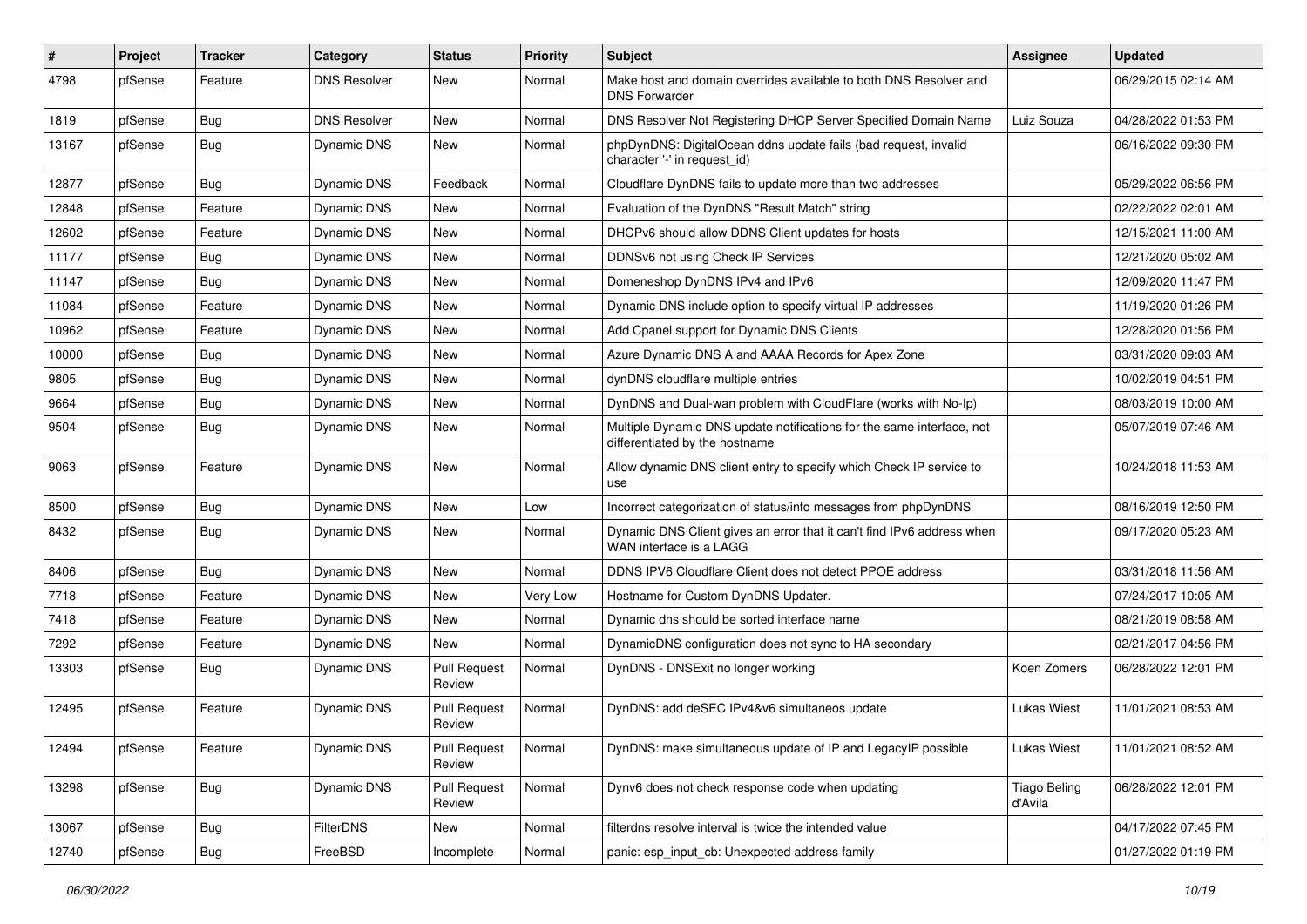| $\vert$ # | Project | Tracker    | Category                      | <b>Status</b>                 | <b>Priority</b> | Subject                                                                                                                                        | Assignee            | <b>Updated</b>      |
|-----------|---------|------------|-------------------------------|-------------------------------|-----------------|------------------------------------------------------------------------------------------------------------------------------------------------|---------------------|---------------------|
| 11184     | pfSense | Bug        | FreeBSD                       | New                           | Normal          | PF: State policy cannot be configurable                                                                                                        |                     | 02/09/2021 02:43 AM |
| 11352     | pfSense | Bug        | FreeBSD                       | New                           | Low             | CTF types > 2^15 in the pfSense kernel config results in DTrace failing                                                                        | Scott Long          | 03/17/2021 02:52 AM |
| 13295     | pfSense | Bug        | Gateway Monitoring            | <b>Pull Request</b><br>Review | Normal          | Incorrect function parameters for "get_dpinger_status()" call in<br>`gwlb.inc``                                                                |                     | 06/28/2022 12:01 PM |
| 13242     | pfSense | Feature    | Gateway Monitoring   New      |                               | Normal          | Enhancements to static route creation/deletion for dpinger monitor IPs                                                                         |                     | 06/03/2022 11:20 AM |
| 13076     | pfSense | Bug        | Gateway Monitoring   New      |                               | Normal          | Marking a gateway as down does not affect IPsec entries using<br>gateway groups                                                                |                     | 06/28/2022 12:01 PM |
| 11960     | pfSense | Bug        | Gateway Monitoring   Feedback |                               | Normal          | Gateway Monitoring Traffic Goes Out Default Gateway                                                                                            |                     | 12/20/2021 05:43 AM |
| 7671      | pfSense | Feature    | Gateway Monitoring   New      |                               | Normal          | Gateway Monitoring Via Custom Script or Telnet.                                                                                                |                     | 09/18/2020 02:59 PM |
| 3859      | pfSense | Feature    | Gateway Monitoring   New      |                               | Low             | Make it possible to set the source IP address for gateway monitoring                                                                           |                     | 11/06/2016 10:12 PM |
| 12811     | pfSense | <b>Bug</b> | Gateway Monitoring   New      |                               | Normal          | Services are not restarted when PPP interfaces connect                                                                                         | Jim Pingle          | 06/30/2022 03:18 AM |
| 8192      | pfSense | <b>Bug</b> | Gateway Monitoring   New      |                               | Low             | dpinger - Change in ISP link-local IPv6 address drops connectivity                                                                             | Luiz Souza          | 11/05/2020 07:31 AM |
| 6333      | pfSense | <b>Bug</b> | Gateway Monitoring            | Confirmed                     | Normal          | Bootup starts/restarts dpinger multiple times                                                                                                  | Luiz Souza          | 11/16/2020 01:11 PM |
| 12920     | pfSense | <b>Bug</b> | Gateway Monitoring            | <b>Pull Request</b><br>Review | Normal          | Gateway behavior differs when the gateway does not exist in config.xml                                                                         | Viktor Gurov        | 06/28/2022 12:01 PM |
| 3132      | pfSense | <b>Bug</b> | Gateway Monitoring            | In Progress                   | Normal          | Gateway events for IPv6 affect IPv4 services and vice versa                                                                                    | <b>Viktor Gurov</b> | 06/28/2022 12:01 PM |
| 13294     | pfSense | Feature    | Gateways                      | New                           | Low             | Change gateway name                                                                                                                            |                     | 06/22/2022 06:07 PM |
| 12857     | pfSense | <b>Bug</b> | Gateways                      | New                           | Normal          | Firewall gateway goes away when making changes to Bridge0 device                                                                               |                     | 02/27/2022 11:20 AM |
| 12764     | pfSense | Bug        | Gateways                      | New                           | Normal          | VTI gateway status is pending after assigning the VTI interface                                                                                |                     | 02/07/2022 05:41 AM |
| 12632     | pfSense | Bug        | Gateways                      | New                           | High            | Assigning a /30 WAN IP address at the console does not save the<br>gateway correctly                                                           |                     | 06/28/2022 12:01 PM |
| 12077     | pfSense | Feature    | Gateways                      | New                           | Normal          | Allow stick-connections per gateway group                                                                                                      |                     | 06/24/2021 08:45 AM |
| 11213     | pfSense | Feature    | Gateways                      | New                           | Low             | Option to mark gateway as down directly from Table                                                                                             |                     | 01/03/2021 07:09 AM |
| 9650      | pfSense | <b>Bug</b> | Gateways                      | New                           | Normal          | IPv6 connection drops (ir-)regular on Kabelvodafone (German cable<br>ISP)                                                                      |                     | 07/27/2019 07:14 AM |
| 8846      | pfSense | <b>Bug</b> | Gateways                      | <b>New</b>                    | Low             | Misleading gateway error message adding/editing static routes using a<br>disabled interface                                                    |                     | 08/21/2019 11:29 AM |
| 8743      | pfSense | Todo       | Gateways                      | New                           | Low             | Gateway Groups page should list gateways in tier order                                                                                         |                     | 08/14/2019 12:16 PM |
| 8343      | pfSense | Bug        | Gateways                      | New                           | Normal          | Gateway Routes (Default Routes) not removed in Kernel when removed<br>from GUI                                                                 |                     | 05/14/2020 01:22 AM |
| 12942     | pfSense | Bug        | Gateways                      | New                           | Normal          | Code to kill states for old gateway when reconnecting an interface is<br>incorrect                                                             | Jim Pingle          | 06/28/2022 12:01 PM |
| 10875     | pfSense | <b>Bug</b> | Gateways                      | New                           | Normal          | PPP periodic reset does not fully restore gateway group round-robin<br>functionality                                                           | Luiz Souza          | 11/05/2020 07:44 AM |
| 11570     | pfSense | Regression | Gateways                      | <b>Pull Request</b><br>Review | Normal          | Gateway monitoring services is not always restarted on interface<br>events, which may prevent a WAN from recovering back to an online<br>state | Viktor Gurov        | 06/28/2022 12:01 PM |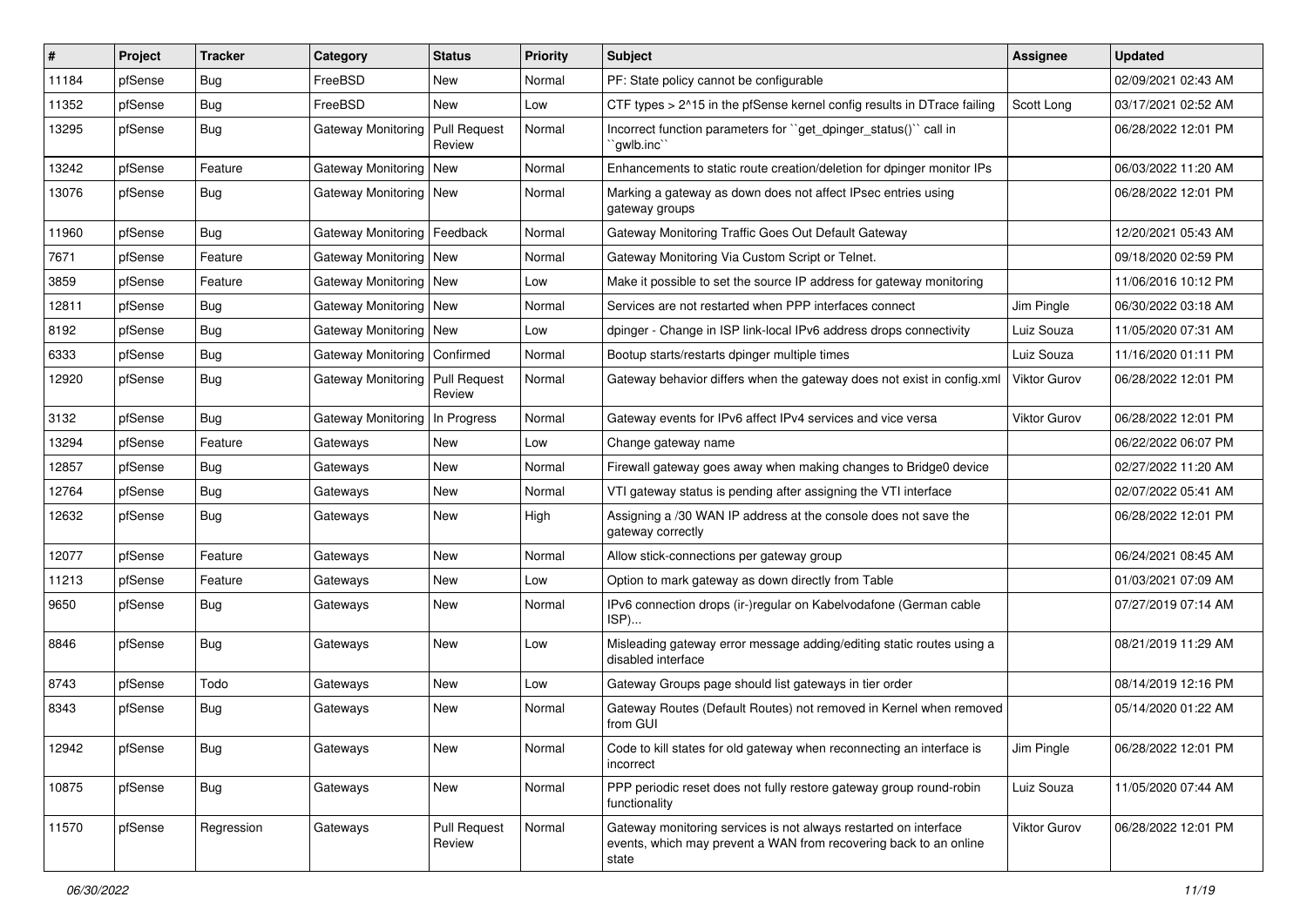| #     | Project | <b>Tracker</b> | Category                 | <b>Status</b> | Priority | Subject                                                                                           | Assignee     | <b>Updated</b>      |
|-------|---------|----------------|--------------------------|---------------|----------|---------------------------------------------------------------------------------------------------|--------------|---------------------|
| 13003 | pfSense | Bug            | Hardware / Drivers       | New           | Normal   | Malicious Driver Detection event on ixl driver                                                    |              | 06/25/2022 05:00 PM |
| 12821 | pfSense | Regression     | Hardware / Drivers       | Confirmed     | Normal   | Intel e1000 driver (em & igb) cannot pass VLAN0 tagged packets                                    |              | 06/05/2022 08:23 AM |
| 12300 | pfSense | Feature        | Hardware / Drivers       | <b>New</b>    | Normal   | Add Aquantia Atlantic driver to pfsense                                                           |              | 09/14/2021 06:49 AM |
| 11876 | pfSense | Feature        | Hardware / Drivers       | New           | Normal   | OpenSSL does not use QAT acceleration on pfSense Plus<br>21.02-RELEASE-p1 or 21.05-DEVELOPMENT    |              | 05/03/2021 08:02 AM |
| 11731 | pfSense | Bug            | Hardware / Drivers       | <b>New</b>    | Normal   | Missing support for Realtek USB NICs                                                              |              | 03/30/2021 04:32 AM |
| 11438 | pfSense | Feature        | Hardware / Drivers       | New           | Low      | Allow multiple cryptographic accelerator modules to be loaded at the<br>same time                 |              | 02/18/2021 12:40 PM |
| 10805 | pfSense | Feature        | Hardware / Drivers       | New           | Normal   | Intel QAT (QuickAssist) encryption support for PfSense                                            |              | 07/31/2020 03:13 PM |
| 10621 | pfSense | Feature        | Hardware / Drivers       | Feedback      | Normal   | Update system.inc/system_identify_specific_platform() update to<br>accommodate AWS, Azure and GCP |              | 06/02/2020 03:16 PM |
| 10584 | pfSense | Bug            | Hardware / Drivers       | <b>New</b>    | Normal   | SG-3100 with M.2: shutdown instead of reboot                                                      |              | 07/21/2020 03:08 AM |
| 10577 | pfSense | <b>Bug</b>     | Hardware / Drivers       | Feedback      | Normal   | intel x553 (c3000 chipset) loading x520 driver                                                    |              | 05/28/2020 03:59 AM |
| 9800  | pfSense | Feature        | Hardware / Drivers       | <b>New</b>    | Normal   | Add toggle for net.isr.dispatch=deferred in GUI                                                   |              | 09/29/2019 06:18 AM |
| 9094  | pfSense | Bug            | Hardware / Drivers       | Assigned      | Normal   | MBT console settings are not forced to video console                                              |              | 11/07/2018 10:23 AM |
| 7720  | pfSense | Feature        | Hardware / Drivers       | New           | Normal   | Add general watchdog kernel modules (like ichwd) and watchdogd<br>support in the GUI.             |              | 08/19/2019 01:20 PM |
| 6574  | pfSense | Feature        | Hardware / Drivers       | <b>New</b>    | Normal   | Support USB RNDIS network interfaces                                                              |              | 08/20/2019 08:46 AM |
| 8309  | pfSense | Feature        | Hardware / Drivers       | New           | Normal   | Include apuled driver to add support for LEDs on PC Engines APU<br>boards                         | Darryn Storm | 08/20/2019 08:47 AM |
| 8324  | pfSense | Bug            | Hardware / Drivers       | New           | Normal   | bxe cards require promisc for OSPF                                                                | Luiz Souza   | 05/25/2020 03:19 PM |
| 7212  | pfSense | Feature        | Hardware / Drivers       | New           | Normal   | Provide Driver for SG-1000 Crypto Accelerator                                                     | Luiz Souza   | 08/20/2019 08:46 AM |
| 10732 | pfSense | Feature        | <b>High Availability</b> | New           | Very Low | Warning banner for secondary HA node                                                              |              | 12/23/2021 03:34 AM |
| 8474  | pfSense | Feature        | <b>High Availability</b> | New           | Low      | Easier Conversion to HA Pair from Existing Non-HA Firewall                                        |              | 04/19/2018 11:52 PM |
| 13277 | pfSense | Bug            | <b>IGMP Proxy</b>        | New           | Normal   | IGMP Proxy webConfigurator Page Always Produces Error                                             |              | 06/16/2022 07:50 PM |
| 13276 | pfSense | Bug            | <b>IGMP Proxy</b>        | New           | Normal   | IGMP Proxy Error Message for Logging Links to System Log Instead of<br>Routing Log                |              | 06/16/2022 07:48 PM |
| 11954 | pfSense | Feature        | <b>IGMP Proxy</b>        | New           | Normal   | <b>Multicast limits</b>                                                                           |              | 05/25/2021 12:36 AM |
| 11953 | pfSense | Bug            | <b>IGMP Proxy</b>        | New           | Normal   | XG-1541 crashes when igmpproxy is enabled and network interfaces<br>status change                 |              | 05/24/2021 04:55 PM |
| 10150 | pfSense | Bug            | <b>IGMP Proxy</b>        | New           | Normal   | IGMP Proxy does not scale to hundreds of streams                                                  |              | 01/03/2020 02:56 AM |
| 9338  | pfSense | Bug            | <b>IGMP Proxy</b>        | New           | Normal   | igmpproxy ignoring downstream vlan interface                                                      |              | 02/22/2019 03:48 AM |
| 8711  | pfSense | Bug            | <b>IGMP Proxy</b>        | New           | Normal   | igmpproxy with PPPoE Interfaces                                                                   |              | 07/28/2018 09:21 AM |
| 3862  | pfSense | Feature        | <b>IGMP Proxy</b>        | New           | Normal   | Allow configuration of IGMP proxy's 'quickleave' parameter from the<br>web interface              |              | 04/05/2016 03:24 AM |
| 3382  | pfSense | <b>Bug</b>     | <b>IGMP Proxy</b>        | New           | Normal   | IGMPPROXY fails with more than 32 interfaces                                                      |              | 07/12/2016 11:01 PM |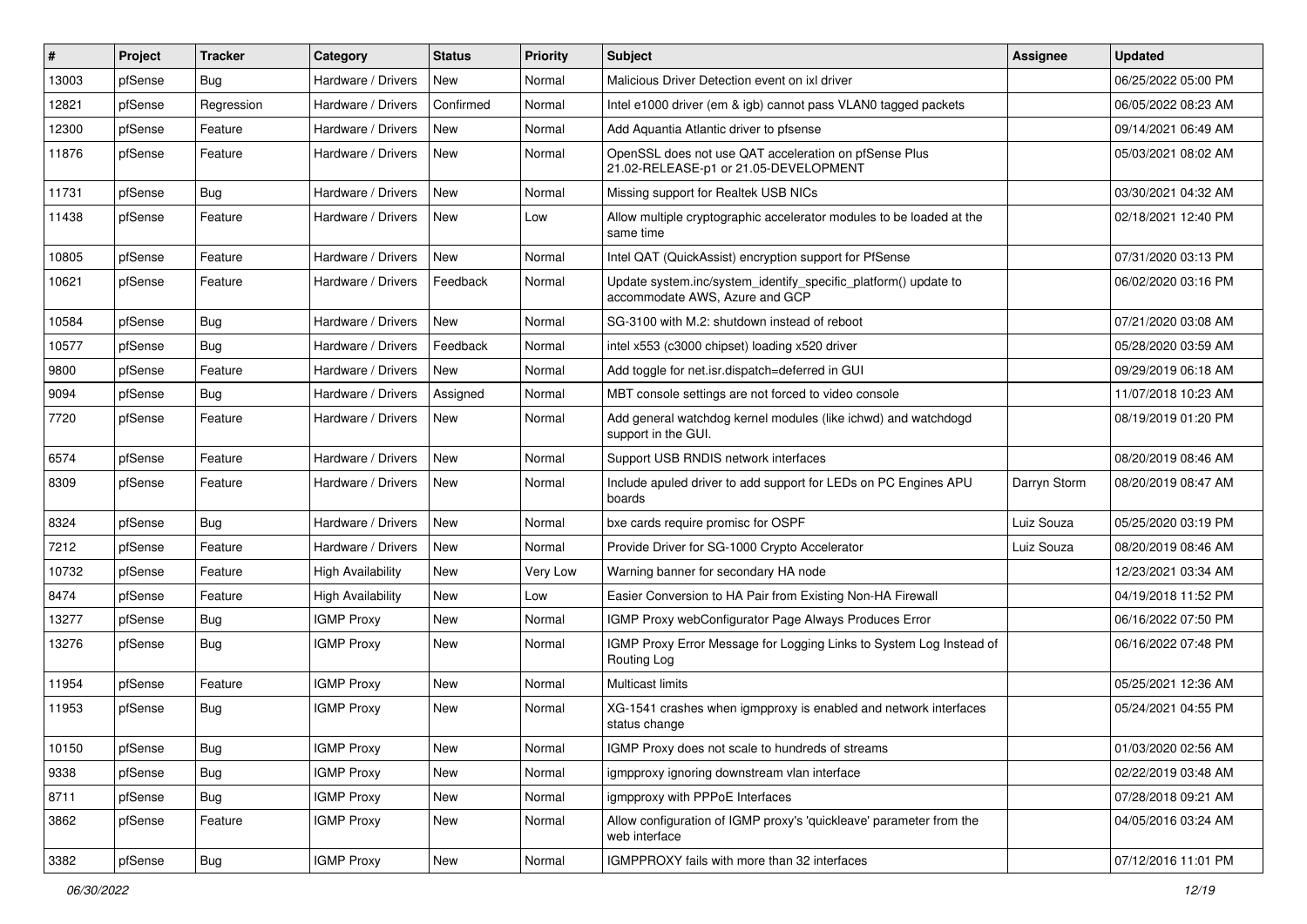| #     | Project | <b>Tracker</b> | Category          | <b>Status</b>                 | <b>Priority</b> | <b>Subject</b>                                                                                                                                                                                  | <b>Assignee</b> | <b>Updated</b>      |
|-------|---------|----------------|-------------------|-------------------------------|-----------------|-------------------------------------------------------------------------------------------------------------------------------------------------------------------------------------------------|-----------------|---------------------|
| 12079 | pfSense | Bug            | <b>IGMP Proxy</b> | New                           | Normal          | IGMPProxy: kernel panic, Sleeping thread owns a non-sleepable lock                                                                                                                              | Mateusz Guzik   | 06/28/2022 12:01 PM |
| 12960 | pfSense | Bug            | Installer         | New                           | Normal          | VGA installer image defaults to serial console, serial console is default<br>in GUI settings                                                                                                    |                 | 06/28/2022 12:01 PM |
| 12813 | pfSense | Feature        | Installer         | <b>New</b>                    | Low             | Recover extra data in the installer                                                                                                                                                             |                 | 02/17/2022 07:52 AM |
| 12367 | pfSense | Todo           | Installer         | New                           | Normal          | ZFS: Do not show memstick disk on target list                                                                                                                                                   |                 | 09/13/2021 07:37 AM |
| 11363 | pfSense | Bug            | Installer         | New                           | Normal          | Clean Install 2.5.0 fails due to hardware incompability                                                                                                                                         |                 | 02/04/2021 11:06 AM |
| 10690 | pfSense | Bug            | Installer         | New                           | Low             | Not possible to make UFS install on ZFS formatted drive                                                                                                                                         |                 | 04/21/2022 12:39 PM |
| 8401  | pfSense | Bug            | Installer         | <b>New</b>                    | Normal          | Issues related to keys representing alphabetic characters specific to<br>Scandinavian languages and to some other keys.                                                                         |                 | 03/30/2018 11:06 AM |
| 7541  | pfSense | Feature        | Installer         | New                           | Normal          | ZFS Install, add hot spare option                                                                                                                                                               |                 | 08/14/2019 09:32 AM |
| 6457  | pfSense | Feature        | Installer         | New                           | Normal          | Allow ability to configure AWS EC2 AMI via userdata                                                                                                                                             |                 | 09/21/2020 02:54 PM |
| 13279 | pfSense | Bug            | Interfaces        | <b>New</b>                    | Normal          | DHCP config override affects Gateway installation.                                                                                                                                              |                 | 06/17/2022 07:25 AM |
| 12926 | pfSense | <b>Bug</b>     | Interfaces        | Feedback                      | Normal          | Changing LAGG type on CARP interfaces makes VIPs go to an "init"<br><b>State</b>                                                                                                                |                 | 03/10/2022 10:52 AM |
| 12746 | pfSense | Feature        | Interfaces        | New                           | High            | IPoE feature for WAN interface                                                                                                                                                                  |                 | 02/01/2022 01:42 AM |
| 12679 | pfSense | Feature        | Interfaces        | <b>New</b>                    | Normal          | Remind user to update DHCPv6 range when changing interface IPv6<br>prefix                                                                                                                       |                 | 01/12/2022 07:36 AM |
| 12539 | pfSense | Bug            | Interfaces        | <b>New</b>                    | Low             | Changing VLAN ID for LAN interface in assignments silently fails.                                                                                                                               |                 | 11/23/2021 04:12 AM |
| 12504 | pfSense | Bug            | Interfaces        | New                           | Normal          | BCM57412 NetXtreme-E 10Gb RDMA Ethernet controller issue                                                                                                                                        |                 | 11/05/2021 04:51 AM |
| 12183 | pfSense | Regression     | Interfaces        | New                           | Low             | Changing MAC address for PPP parent interface stopped working                                                                                                                                   |                 | 04/20/2022 04:16 PM |
| 12176 | pfSense | Todo           | Interfaces        | <b>Pull Request</b><br>Review | Normal          | Hide WireGuard interfaces on appropriate pages                                                                                                                                                  |                 | 08/11/2021 12:52 AM |
| 11872 | pfSense | <b>Bug</b>     | Interfaces        | New                           | Normal          | gif interfaces reporting incorrect traffic counters                                                                                                                                             |                 | 12/30/2021 04:00 AM |
| 11657 | pfSense | <b>Bug</b>     | Interfaces        | New                           | Normal          | netmap_ring_reinit error                                                                                                                                                                        |                 | 03/18/2021 10:32 PM |
| 11641 | pfSense | Bug            | Interfaces        | New                           | Normal          | On xn based interfaces without the VLANMTU flag the first VLAN tag<br>defined does not follow the parent interface MTU settings. All<br>subsequent VLAN tags follow the parent interface's MTU. |                 | 03/09/2021 06:42 PM |
| 11430 | pfSense | <b>Bug</b>     | Interfaces        | New                           | Normal          | PHP console spam after Assigning Interfaces                                                                                                                                                     |                 | 10/09/2021 10:37 AM |
| 11412 | pfSense | <b>Bug</b>     | Interfaces        | New                           | Normal          | LLDPD Package Doesn't Work with Switchports                                                                                                                                                     |                 | 02/12/2021 08:12 PM |
| 11335 | pfSense | Bug            | Interfaces        | New                           | Normal          | Spoofing the MAC on a LAGG interface does not work for some NIC<br>types.                                                                                                                       |                 | 01/29/2021 09:10 AM |
| 11243 | pfSense | Feature        | Interfaces        | New                           | Normal          | individual pfctl snort2c tables per interface only blocking IPs for specific<br>interface when a rule triggers in snort/suricata                                                                |                 | 01/14/2021 03:02 PM |
| 11169 | pfSense | Feature        | Interfaces        | New                           | Very Low        | Changing interface index order                                                                                                                                                                  |                 | 12/17/2020 05:44 AM |
| 11139 | pfSense | Documentation  | Interfaces        | New                           | Normal          | <b>Bridges and VLANs</b>                                                                                                                                                                        |                 | 12/07/2020 12:32 PM |
| 11056 | pfSense | Feature        | Interfaces        | New                           | Normal          | Add option to disable flow-control on interfaces in GUI                                                                                                                                         |                 | 11/11/2020 04:41 PM |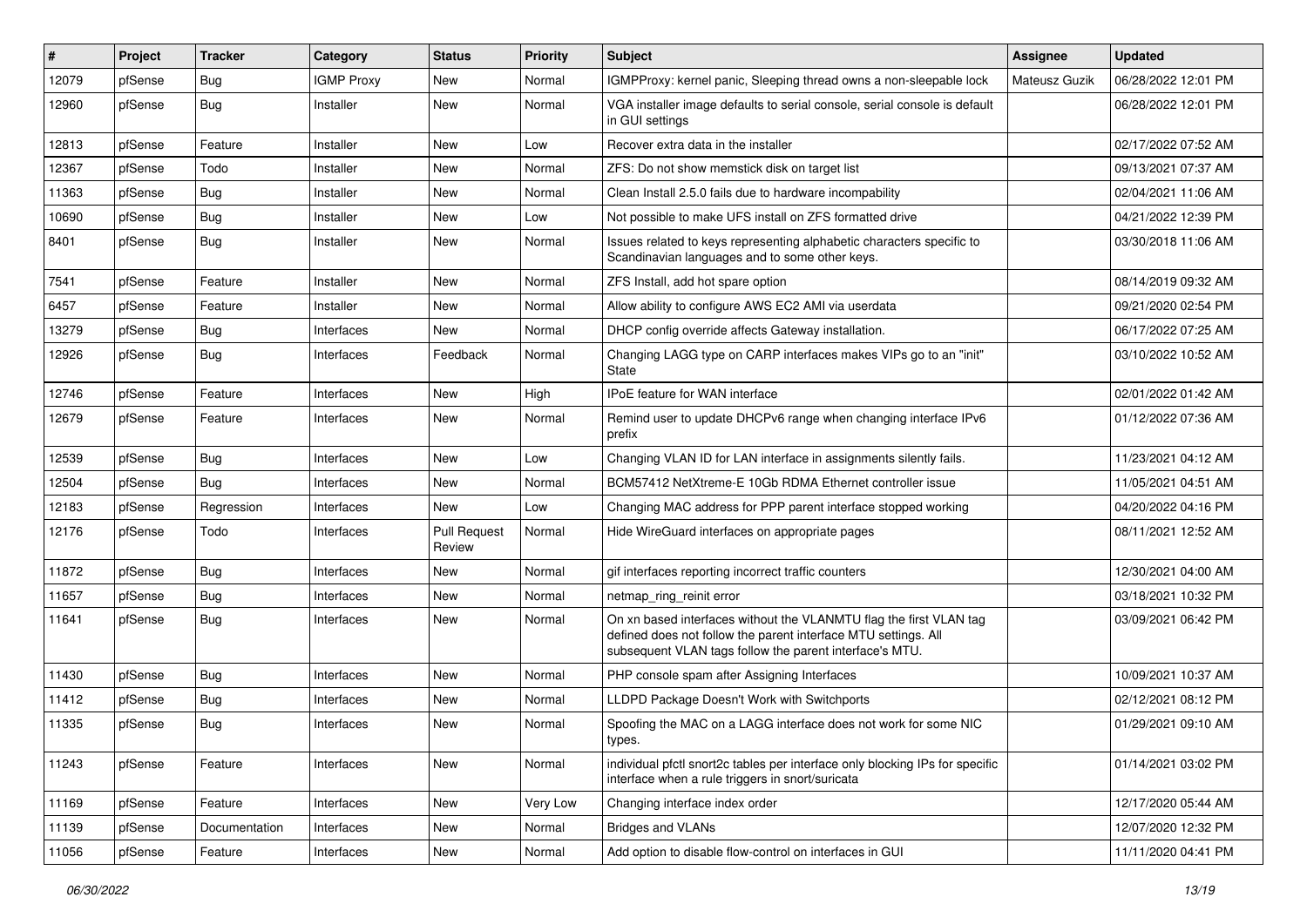| #     | Project | <b>Tracker</b> | Category   | <b>Status</b> | <b>Priority</b> | Subject                                                                                                                                                                       | Assignee | <b>Updated</b>      |
|-------|---------|----------------|------------|---------------|-----------------|-------------------------------------------------------------------------------------------------------------------------------------------------------------------------------|----------|---------------------|
| 10890 | pfSense | Feature        | Interfaces | New           | Normal          | Allow multiple assigned interfaces to track status of a single switch port                                                                                                    |          | 09/14/2020 07:20 AM |
| 10223 | pfSense | Feature        | Interfaces | New           | Normal          | Add the ability to create additional loopback interfaces                                                                                                                      |          | 12/15/2020 04:35 PM |
| 10204 | pfSense | Feature        | Interfaces | New           | Low             | Possible clarification of Track IPv6 Interface Subnet ID                                                                                                                      |          | 01/23/2020 01:04 PM |
| 9837  | pfSense | Bug            | Interfaces | New           | <b>Very Low</b> | ipv6 is not completely disabled on the interfaces                                                                                                                             |          | 10/24/2019 01:16 AM |
| 9690  | pfSense | Bug            | Interfaces | New           | Normal          | Ethernet flow control should be disabled by default                                                                                                                           |          | 08/19/2019 06:45 PM |
| 9585  | pfSense | <b>Bug</b>     | Interfaces | New           | Normal          | 6RD: Unable to reach hosts on within same 6rd-domain                                                                                                                          |          | 08/14/2019 02:39 PM |
| 9464  | pfSense | Feature        | Interfaces | New           | Normal          | Marvell 6000 -- netgate hardware (e.g.: XG-7100, XG-3100) internal<br>switch LACP support                                                                                     |          | 04/08/2019 07:58 AM |
| 9384  | pfSense | Bug            | Interfaces | Confirmed     | Normal          | devd putting "\$" before variable contents when using single quotes                                                                                                           |          | 04/21/2022 12:39 PM |
| 9241  | pfSense | Bug            | Interfaces | New           | Normal          | Ethernet link cycles up/down if "auto-negotiate" is explicitly selected in<br>interface configuration                                                                         |          | 12/31/2018 08:36 PM |
| 8882  | pfSense | Bug            | Interfaces | Incomplete    | Normal          | Interface assignments lost on reboot                                                                                                                                          |          | 02/17/2022 02:24 PM |
| 8770  | pfSense | Bug            | Interfaces | New           | Normal          | QinQ interfaces always show as active                                                                                                                                         |          | 02/01/2020 09:47 AM |
| 8526  | pfSense | Bug            | Interfaces | New           | Normal          | DHCP client ignores server replies when 802.1g tagging is used                                                                                                                |          | 08/14/2019 10:52 AM |
| 8520  | pfSense | Feature        | Interfaces | New           | Normal          | Option to auto-renew DHCP on interface with an offline gateway or<br>marked as down                                                                                           |          | 07/20/2021 11:00 AM |
| 8435  | pfSense | Bug            | Interfaces | New           | Normal          | DHCPv6 unusable in certain circumstances (US AT&T Fiber, etc.)                                                                                                                |          | 08/14/2019 10:52 AM |
| 8173  | pfSense | Feature        | Interfaces | New           | Normal          | dhcp6c - RAW Options                                                                                                                                                          |          | 05/29/2022 05:34 PM |
| 8158  | pfSense | Bug            | Interfaces | New           | High            | IPv6 Track Interface issue with more than one WAN-Gateway and a<br>number of internal interfaces at least track interface from one interface<br>does not work on regular base |          | 12/03/2017 09:00 AM |
| 8113  | pfSense | Bug            | Interfaces | New           | Normal          | MTU setting on bridge, openvpn clients ignored                                                                                                                                |          | 12/31/2021 05:55 PM |
| 8089  | pfSense | <b>Bug</b>     | Interfaces | New           | High            | VLAN page breaks after config restore to new hardware.                                                                                                                        |          | 11/21/2017 01:38 PM |
| 8050  | pfSense | <b>Bug</b>     | Interfaces | New           | High            | Enabling bridge while interfaces have link freezes console                                                                                                                    |          | 11/03/2017 04:38 PM |
| 7730  | pfSense | Bug            | Interfaces | New           | High            | 2.3.4_1 greX: loop detected when hit save on filter rules or interfaces                                                                                                       |          | 07/27/2017 08:16 AM |
| 7626  | pfSense | Feature        | Interfaces | New           | Normal          | Add IPoE support for WAN                                                                                                                                                      |          | 01/01/2022 12:31 AM |
| 7430  | pfSense | Bug            | Interfaces | New           | Normal          | pfsense-utils.inc - where_is_ipaddr_configured() should account for<br>loopback interface                                                                                     |          | 08/13/2019 03:48 PM |
| 7040  | pfSense | Bug            | Interfaces | New           | Normal          | Issue when disabling an interface                                                                                                                                             |          | 12/26/2016 02:56 AM |
| 6977  | pfSense | Bug            | Interfaces | New           | Normal          | VLAN traffic is erroneously counted as underlying iface (untagged)<br>traffic                                                                                                 |          | 08/13/2019 02:56 PM |
| 6845  | pfSense | Feature        | Interfaces | <b>New</b>    | Normal          | DHCP / DHCPv6 WAN client status page                                                                                                                                          |          | 08/19/2019 12:37 PM |
| 6823  | pfSense | <b>Bug</b>     | Interfaces | New           | Normal          | No connectivity after changing link state to UP                                                                                                                               |          | 04/21/2022 12:39 PM |
| 6796  | pfSense | Feature        | Interfaces | New           | Normal          | Allow hostnames as GRE and GIF endpoints                                                                                                                                      |          | 08/13/2019 02:35 PM |
| 6605  | pfSense | <b>Bug</b>     | Interfaces | Confirmed     | Normal          | rc.linkup logic issues with actions taken                                                                                                                                     |          | 07/12/2016 07:46 PM |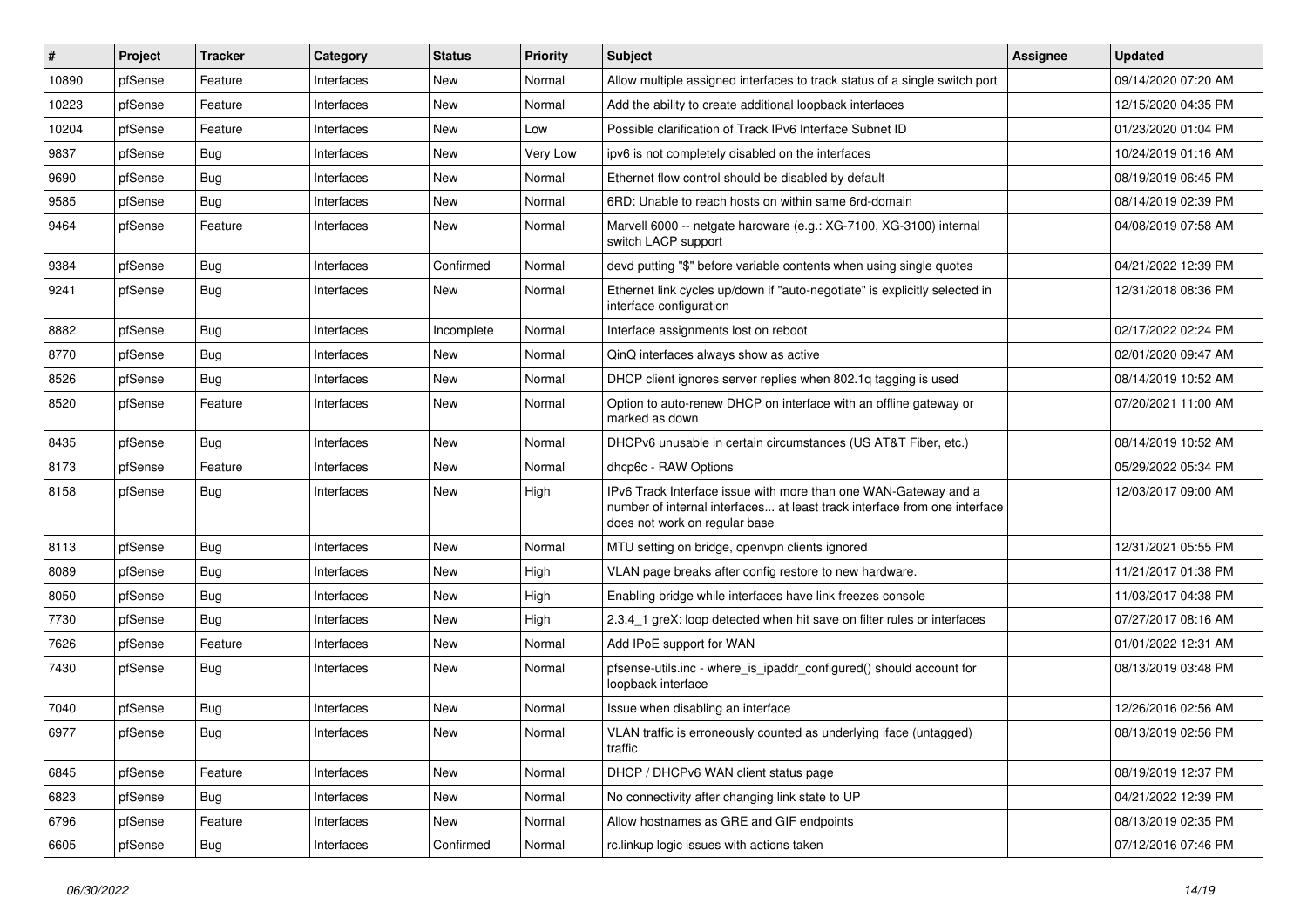| ∦     | Project | <b>Tracker</b> | Category     | <b>Status</b>                 | <b>Priority</b> | <b>Subject</b>                                                                                       | <b>Assignee</b>     | <b>Updated</b>      |
|-------|---------|----------------|--------------|-------------------------------|-----------------|------------------------------------------------------------------------------------------------------|---------------------|---------------------|
| 6289  | pfSense | <b>Bug</b>     | Interfaces   | New                           | Normal          | IPv6 address not given to track6 interfaces on create                                                |                     | 12/30/2021 04:17 AM |
| 6038  | pfSense | Feature        | Interfaces   | <b>New</b>                    | Normal          | Add ability to configure which interface is chosen for defining hostname<br>IP in /etc/hosts         |                     | 07/07/2017 09:56 AM |
| 5887  | pfSense | Bug            | Interfaces   | Confirmed                     | Normal          | hardware_offloading_applyflags sets/unsets most values when already<br>set correctly                 |                     | 07/06/2016 03:31 PM |
| 5474  | pfSense | Feature        | Interfaces   | <b>New</b>                    | Normal          | Add 802.1x configuration to wired interfaces.                                                        |                     | 03/16/2016 04:32 PM |
| 4428  | pfSense | Bug            | Interfaces   | Confirmed                     | Normal          | Setting media option on em(4) leads to infinite link cycling                                         |                     | 07/06/2016 12:45 AM |
| 2357  | pfSense | Feature        | Interfaces   | <b>New</b>                    | Low             | Support Dual Stack Lite                                                                              |                     | 05/13/2014 09:39 PM |
| 1337  | pfSense | Feature        | Interfaces   | Assigned                      | Normal          | VLANs with different MAC address than parent interface                                               |                     | 04/21/2022 12:39 PM |
| 13228 | pfSense | Bug            | Interfaces   | New                           | Normal          | Recovering interface gateway may not be added back into gateway<br>groups and rules when expected    | Jim Pingle          | 06/29/2022 04:31 PM |
| 9123  | pfSense | Bug            | Interfaces   | Feedback                      | Very High       | Adding/configuring vlan on ixl-devices causes aq_add_macvlan err -53,<br>aq_error 14                 | Luiz Souza          | 05/16/2022 07:57 AM |
| 8815  | pfSense | Bug            | Interfaces   | <b>New</b>                    | Normal          | IP addresses are removed from interfaces when link is lost and either<br>IPv4 or IPv6 is dynamic     | Luiz Souza          | 07/21/2021 07:49 AM |
| 8611  | pfSense | Bug            | Interfaces   | In Progress                   | Normal          | unable to receive IPv6 RA's on SG-1000, default route lost                                           | Luiz Souza          | 02/01/2021 03:31 PM |
| 11545 | pfSense | Regression     | Interfaces   | Feedback                      | Normal          | Primary interface address is not always used when VIPs are present                                   | Reid Linnemann      | 06/28/2022 12:01 PM |
| 13225 | pfSense | Bug            | Interfaces   | <b>New</b>                    | Normal          | Bridges with QinQ interfaces not properly set up at boot                                             | <b>Viktor Gurov</b> | 06/28/2022 12:01 PM |
| 13218 | pfSense | Bug            | Interfaces   | <b>Pull Request</b><br>Review | Normal          | GIF-based interface MTU is assigned to parent interface on boot when<br>parent interface is a LAGG   | Viktor Gurov        | 06/28/2022 12:01 PM |
| 11091 | pfSense | Bug            | Interfaces   | New                           | Normal          | Interfaces set as disabled in the configuration have an UP status in the<br>operating system at boot | <b>Viktor Gurov</b> | 06/28/2022 12:01 PM |
| 2386  | pfSense | Feature        | Interfaces   | <b>Pull Request</b><br>Review | Normal          | Bridge member that is not an assigned interface                                                      | Viktor Gurov        | 12/02/2020 06:01 AM |
| 13264 | pfSense | Feature        | <b>IPsec</b> | <b>New</b>                    | Normal          | IPSec Phase2 select multiple PFS key groups                                                          |                     | 06/10/2022 04:29 PM |
| 13227 | pfSense | Feature        | <b>IPsec</b> | New                           | High            | Enable IPSec Virtual IP Pool assignment by Radius for Mobile Users -<br>SIMPLE FIX                   |                     | 05/27/2022 10:15 AM |
| 13000 | pfSense | Bug            | <b>IPsec</b> | New                           | Low             | IPsec AES-GCM encryption algorithm "Key Length" field should be<br>labeled "ICV Length"              |                     | 03/30/2022 07:40 AM |
| 12705 | pfSense | Bug            | <b>IPsec</b> | Incomplete                    | Normal          | ECDSA certificate does not work for IPSec VPN phase 1                                                |                     | 01/24/2022 03:22 PM |
| 12473 | pfSense | Feature        | <b>IPsec</b> | <b>New</b>                    | Normal          | Allow user adjustment of IPsec Keep Alive periodic checks                                            |                     | 12/22/2021 05:59 AM |
| 11418 | pfSense | Bug            | <b>IPsec</b> | New                           | Very Low        | 'NAT-T: Force' is broken for IPv6 IPsec                                                              |                     | 02/16/2021 08:25 AM |
| 10493 | pfSense | Bug            | <b>IPsec</b> | New                           | Normal          | filter_get_vpns_list() issues                                                                        |                     | 05/06/2020 01:07 AM |
| 9857  | pfSense | Feature        | <b>IPsec</b> | New                           | Normal          | IPsec Down/Up SMTP Notifications                                                                     |                     | 08/31/2021 08:07 AM |
| 8686  | pfSense | <b>Bug</b>     | <b>IPsec</b> | New                           | Normal          | IPsec VTI: Assigned interface firewall rules are never parsed                                        |                     | 02/10/2021 12:15 PM |
| 8346  | pfSense | Feature        | <b>IPsec</b> | New                           | Normal          | Let pFSense act as an IPSec XAuth VPN Client                                                         |                     | 02/23/2018 07:39 AM |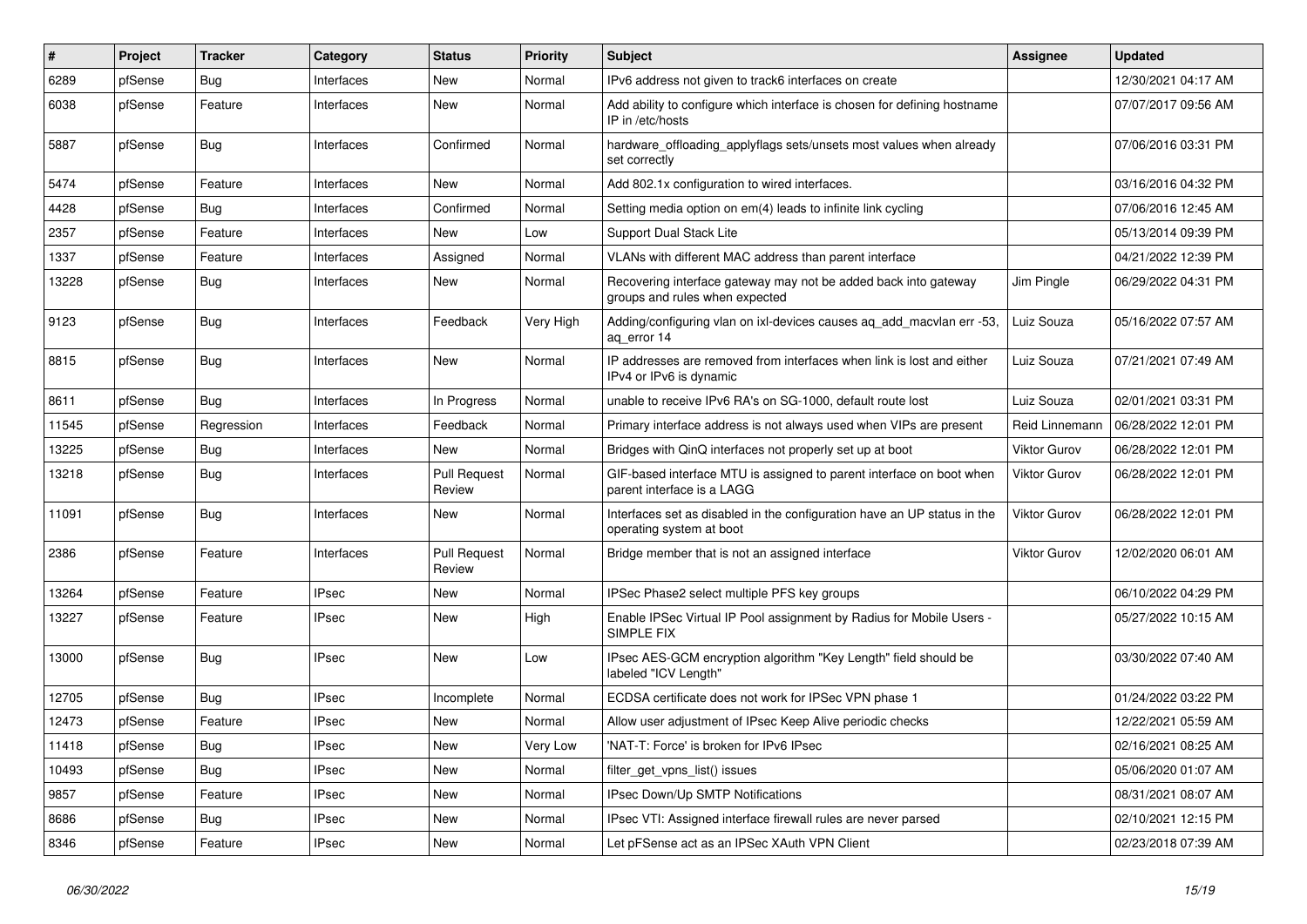| $\#$  | <b>Project</b> | <b>Tracker</b> | Category     | <b>Status</b> | Priority | <b>Subject</b>                                                                                        | Assignee               | <b>Updated</b>      |
|-------|----------------|----------------|--------------|---------------|----------|-------------------------------------------------------------------------------------------------------|------------------------|---------------------|
| 8168  | pfSense        | Feature        | <b>IPsec</b> | <b>New</b>    | Normal   | strongswan dhcp option                                                                                |                        | 12/19/2017 04:14 AM |
| 8073  | pfSense        | <b>Bug</b>     | <b>IPsec</b> | New           | Normal   | Traffic inexplicably not going through IPSEC despite (in theory)<br>matching SPs                      |                        | 11/09/2017 02:51 AM |
| 8036  | pfSense        | Feature        | <b>IPsec</b> | New           | Normal   | Want to run multiple Mobile Client IKEv2 server instances                                             |                        | 08/14/2019 09:31 AM |
| 7773  | pfSense        | Feature        | <b>IPsec</b> | <b>New</b>    | Normal   | IPSec using IKEv2 with split DNS not using provided domain names                                      |                        | 08/15/2017 05:25 PM |
| 7738  | pfSense        | Feature        | <b>IPsec</b> | New           | Normal   | Highlight which IPSec (or other VPN) crypto modes are<br>hardware-accelerated in the UI               |                        | 08/13/2019 03:46 PM |
| 7420  | pfSense        | <b>Bug</b>     | <b>IPsec</b> | <b>New</b>    | Normal   | ipsec status freezing                                                                                 |                        | 02/13/2020 09:09 AM |
| 6668  | pfSense        | <b>Bug</b>     | <b>IPsec</b> | Feedback      | Normal   | IPSec tunnel + L2TP/IPSec VPN - wrong PSK chosen by pfSense                                           |                        | 09/21/2019 02:07 AM |
| 6517  | pfSense        | <b>Bug</b>     | <b>IPsec</b> | Confirmed     | Normal   | Adding mobile IPsec phase 2 entries requires restart of strongswan                                    |                        | 06/21/2016 11:04 PM |
| 6481  | pfSense        | <b>Bug</b>     | <b>IPsec</b> | New           | Normal   | loading EAP_RADIUS method failed                                                                      |                        | 03/24/2020 04:25 PM |
| 6370  | pfSense        | Bug            | <b>IPsec</b> | Confirmed     | Normal   | IPSEC bound to WAN gateway group and Dynamic DNS doesn't to fail<br>back tunnel to WAN on DDNS update |                        | 08/31/2021 07:38 AM |
| 6213  | pfSense        | Feature        | <b>IPsec</b> | <b>New</b>    | Normal   | IPSEC: IPV4/IPV6 dual-interface-stack support for Mobile IKE                                          |                        | 04/20/2016 07:48 AM |
| 5629  | pfSense        | <b>Bug</b>     | <b>IPsec</b> | <b>New</b>    | Normal   | Allow for IPsec configuration using certs without a CA                                                |                        | 12/31/2021 05:21 PM |
| 5355  | pfSense        | <b>Bug</b>     | <b>IPsec</b> | New           | High     | on Dynamic WAN IP (DHCP Client) it takes 10 minutes before Phase1<br>reconnects                       |                        | 07/08/2016 10:29 PM |
| 5331  | pfSense        | Feature        | <b>IPsec</b> | New           | Normal   | IPSec table for tuning strongswan.conf                                                                |                        | 05/05/2021 12:10 AM |
| 4989  | pfSense        | Feature        | <b>IPsec</b> | New           | Normal   | Allow all valid strongswan remote gateway options in gui                                              |                        | 08/20/2015 02:57 PM |
| 4688  | pfSense        | Feature        | <b>IPsec</b> | New           | Normal   | Missing TFC Traffic Flow Confidentiality support                                                      |                        | 11/15/2021 12:27 PM |
| 4591  | pfSense        | Feature        | <b>IPsec</b> | New           | Normal   | IPSec Failover Support for IP Addresses instead of Dynamic DNS /<br><b>Failover Group</b>             |                        | 09/04/2020 12:17 AM |
| 4234  | pfSense        | Feature        | <b>IPsec</b> | Assigned      | Low      | allow for strict user <> cn validation of mobile ipsec users when using<br>rsa+xauth                  |                        | 01/24/2017 06:11 AM |
| 3312  | pfSense        | Bug            | <b>IPsec</b> | <b>New</b>    | Normal   | Gateway on IPsec rules is not functional in pf                                                        |                        | 01/28/2020 10:09 PM |
| 946   | pfSense        | Feature        | <b>IPsec</b> | <b>New</b>    | Normal   | Allow aliases to be used to define IPsec phase 2 networks                                             |                        | 04/21/2022 12:39 PM |
| 6167  | pfSense        | Bug            | <b>IPsec</b> | Confirmed     | Normal   | IPsec IPComp not working                                                                              | George<br>Neville-Neil | 09/22/2020 06:07 PM |
| 12549 | pfSense        | Regression     | <b>IPsec</b> | <b>New</b>    | Normal   | Per-user Mobile IPsec settings are not applied to connecting mobile<br>clients                        | Jim Pingle             | 06/28/2022 12:01 PM |
| 12335 | pfSense        | Bug            | <b>IPsec</b> | <b>New</b>    | Normal   | <b>IPsec DNS inefficiency</b>                                                                         | Jim Pingle             | 06/28/2022 12:01 PM |
| 11539 | pfSense        | <b>Bug</b>     | <b>IPsec</b> | Feedback      | Normal   | Mobile IPsec "split include" value of 0.0.0.0/0 causes some clients to<br>fail                        | Jim Pingle             | 06/28/2022 12:01 PM |
| 7248  | pfSense        | Feature        | <b>IPsec</b> | <b>New</b>    | Normal   | Web UI for IPSec settings should warn about poor security choices                                     | Jim Pingle             | 10/31/2019 12:15 PM |
| 6624  | pfSense        | Bug            | <b>IPsec</b> | Confirmed     | Normal   | changes in IPsec config should down the connection                                                    | Jim Pingle             | 08/02/2021 12:08 PM |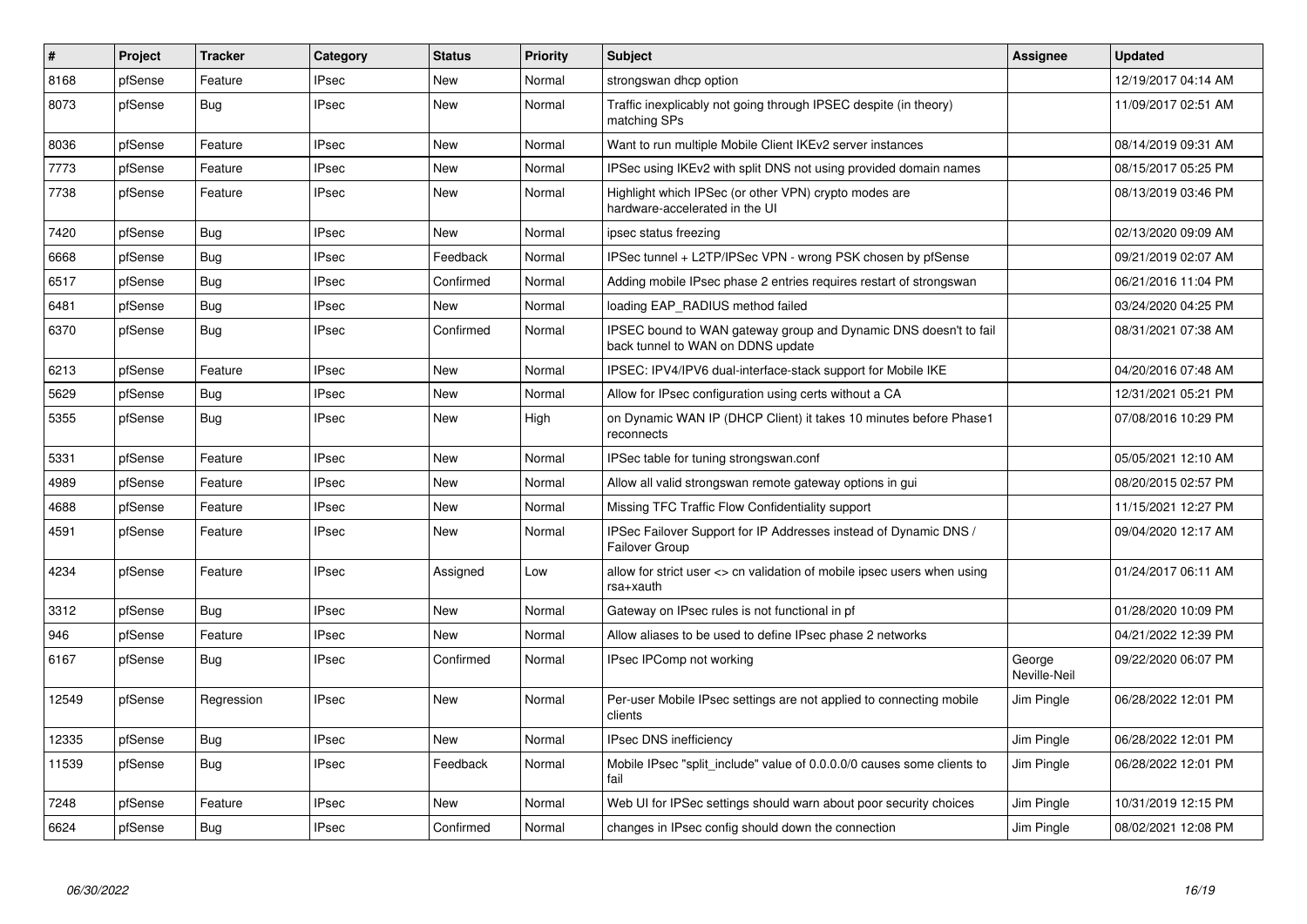| $\sharp$ | Project | <b>Tracker</b> | Category                                               | <b>Status</b> | <b>Priority</b> | <b>Subject</b>                                                                                   | Assignee              | <b>Updated</b>      |
|----------|---------|----------------|--------------------------------------------------------|---------------|-----------------|--------------------------------------------------------------------------------------------------|-----------------------|---------------------|
| 8964     | pfSense | Bug            | <b>IPsec</b>                                           | <b>New</b>    | High            | IPsec async cryptography advanced setting - TCP traffic not passing<br>through                   | Luiz Souza            | 12/08/2020 12:09 PM |
| 8013     | pfSense | <b>Bug</b>     | <b>IPsec</b>                                           | <b>New</b>    | Normal          | IPsec MSS clamping value shared for IPv4 and IPv6                                                | Luiz Souza            | 10/28/2021 01:37 PM |
| 7235     | pfSense | <b>Bug</b>     | <b>IPsec</b>                                           | <b>New</b>    | Normal          | 4860 has not got significant IPsec performance rising with enabled HW<br>acceleration            | Luiz Souza            | 12/18/2021 04:32 PM |
| 9349     | pfSense | <b>Bug</b>     | <b>IPsec</b>                                           | Confirmed     | Normal          | IPSec service start/stop/restart fails after settings change                                     | Markus<br>Stockhausen | 10/30/2020 01:33 PM |
| 13014    | pfSense | Bug            | <b>IPsec</b>                                           | <b>New</b>    | Normal          | Charon.vici can get in a bad state                                                               | Mateusz Guzik         | 06/28/2022 12:01 PM |
| 13102    | pfSense | <b>Bug</b>     | <b>IPsec</b>                                           | <b>New</b>    | Normal          | Deleting an IPSec tunnel doesn't destroy the SA (SADs/SPDs), causes<br>crash in status_ipsec.php | Viktor Gurov          | 06/28/2022 12:01 PM |
| 12762    | pfSense | Bug            | <b>IPsec</b>                                           | <b>New</b>    | Normal          | IPsec keep alive check ignores Child SA Start Action                                             | Viktor Gurov          | 02/07/2022 11:21 AM |
| 12645    | pfSense | <b>Bug</b>     | <b>IPsec</b>                                           | <b>New</b>    | Normal          | `filterdns`` does not monitor remote IPsec gateways for IPv6 address<br>changes                  | Viktor Gurov          | 06/28/2022 12:01 PM |
| 12938    | pfSense | <b>Bug</b>     | <b>IPv6 Router</b><br><b>Advertisements</b><br>(RADVD) | <b>New</b>    | Normal          | MaxRtrAdvInterval would allow stale DNS servers to be deleted faster                             |                       | 03/12/2022 09:37 AM |
| 8831     | pfSense | Bug            | <b>IPv6 Router</b><br>Advertisements<br>(RADVD)        | <b>New</b>    | Very High       | Radvd causes latency spikes                                                                      |                       | 04/19/2021 04:51 AM |
| 8262     | pfSense | Feature        | IPv6 Router<br>Advertisements<br>(RADVD)               | <b>New</b>    | Normal          | Make each prefix flags configurable separately.                                                  |                       | 01/16/2018 12:35 PM |
| 7737     | pfSense | Bug            | IPv6 Router<br><b>Advertisements</b><br>(RADVD)        | <b>New</b>    | Normal          | radvd error message                                                                              |                       | 08/13/2019 09:41 AM |
| 7303     | pfSense | <b>Bug</b>     | <b>IPv6 Router</b><br>Advertisements<br>(RADVD)        | <b>New</b>    | Normal          | ipv6 connectivity lost on pfSense reboot                                                         |                       | 08/20/2019 12:23 PM |
| 6816     | pfSense | Feature        | <b>IPv6 Router</b><br><b>Advertisements</b><br>(RADVD) | <b>New</b>    | Normal          | Status and/or Diagnostics page for radvd                                                         |                       | 08/13/2019 02:35 PM |
| 6541     | pfSense | Bug            | <b>IPv6 Router</b><br>Advertisements<br>(RADVD)        | <b>New</b>    | Normal          | IPv6 RAs always include on-link prefix; clients may not use DHCPv6<br>managed addresses          |                       | 08/13/2019 03:23 PM |
| 6386     | pfSense | <b>Bug</b>     | <b>IPv6 Router</b><br>Advertisements<br>(RADVD)        | <b>New</b>    | Low             | Switching Router Advertisements to disabled should broadcast IP<br>Removal messages              |                       | 05/22/2016 10:44 PM |
| 4470     | pfSense | Feature        | IPv6 Router<br>Advertisements<br>(RADVD)               | New           | Normal          | RA page in GUI                                                                                   |                       | 08/20/2019 12:20 PM |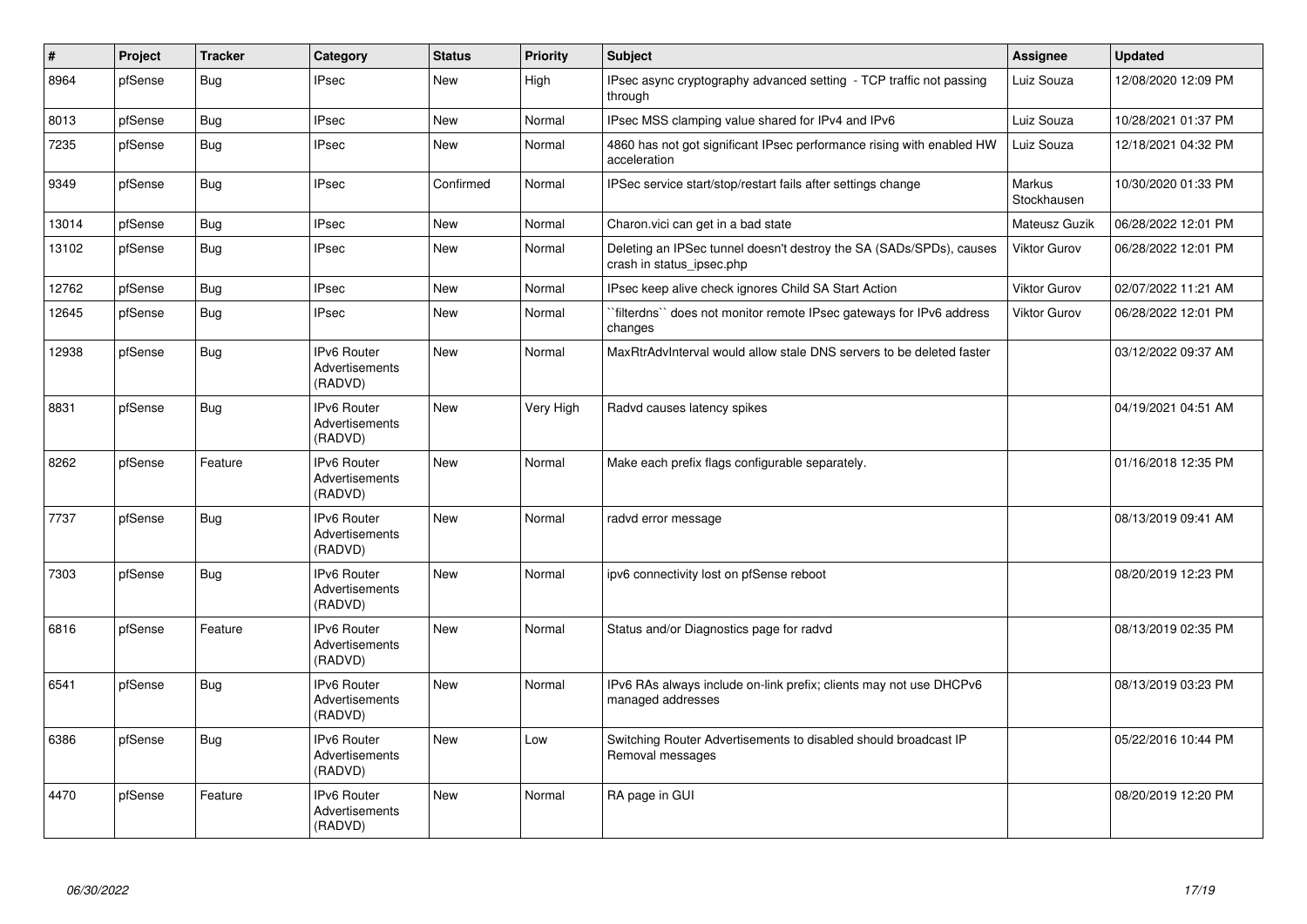| $\pmb{\#}$ | Project | <b>Tracker</b> | Category                                 | <b>Status</b>                 | <b>Priority</b> | Subject                                                                                           | <b>Assignee</b> | <b>Updated</b>      |
|------------|---------|----------------|------------------------------------------|-------------------------------|-----------------|---------------------------------------------------------------------------------------------------|-----------------|---------------------|
| 3718       | pfSense | Feature        | IPv6 Router<br>Advertisements<br>(RADVD) | New                           | Normal          | radvd - enhancement proposal: ability to advertise routes and some<br>fixes - patches attached    |                 | 03/22/2020 02:59 PM |
| 11761      | pfSense | Bug            | L <sub>2</sub> TP                        | New                           | Normal          | L2TP/IPsec VPN : PPP LCP negotiation occurs before user<br>authentication                         |                 | 03/31/2021 04:52 AM |
| 7563       | pfSense | Feature        | L2TP                                     | New                           | Normal          | I2tp Suggestion: consider allowing IP/Subnet for the user.                                        |                 | 08/21/2019 10:52 AM |
| 6321       | pfSense | Bug            | L <sub>2</sub> TP                        | New                           | Normal          | Problem with connecting I2tp over ipsec from android and windows                                  |                 | 11/13/2020 11:01 AM |
| 1667       | pfSense | Bug            | L2TP                                     | New                           | Normal          | L2TP server does not respond properly from a CARP VIP                                             |                 | 12/11/2021 07:43 PM |
| 9453       | pfSense | Bug            | LAGG Interfaces                          | New                           | Normal          | VLAN Interfaces on LAGG get orphaned at boot                                                      |                 | 08/21/2019 11:16 AM |
| 9183       | pfSense | Bug            | <b>LAGG Interfaces</b>                   | New                           | Very Low        | OpenVPN Lagg Interface not working after restart or new start                                     |                 | 08/21/2019 11:17 AM |
| 8335       | pfSense | Bug            | <b>LAGG Interfaces</b>                   | New                           | Normal          | System hang with LACP downlink to UniFi switch                                                    |                 | 08/21/2019 11:18 AM |
| 4499       | pfSense | Feature        | LAGG Interfaces                          | New                           | Normal          | pfSense LAGG interfaces; unable to set speed and duplex for member<br>interfaces.                 |                 | 08/21/2019 11:16 AM |
| 2504       | pfSense | Feature        | <b>LAGG Interfaces</b>                   | New                           | Normal          | lagg enhancements                                                                                 |                 | 01/08/2021 12:17 PM |
| 336        | pfSense | Feature        | LAGG Interfaces                          | New                           | Normal          | Option to create lagg under assign interfaces                                                     |                 | 08/21/2019 11:16 AM |
| 12747      | pfSense | Bug            | Logging                                  | New                           | Normal          | System log is filled by sshguard                                                                  |                 | 06/30/2022 05:21 AM |
| 12625      | pfSense | Feature        | Logging                                  | New                           | Normal          | Granular logging options for default firewall rules.                                              |                 | 12/21/2021 06:39 PM |
| 12464      | pfSense | Bug            | Logging                                  | <b>Pull Request</b><br>Review | Normal          | Syslog Auth messages are sent as Emergency Level                                                  |                 | 06/28/2022 12:01 PM |
| 12056      | pfSense | Bug            | Logging                                  | New                           | Normal          | Filterlog says "Unknown Option %u"                                                                |                 | 06/18/2021 05:51 AM |
| 12013      | pfSense | Bug            | Logging                                  | New                           | Low             | Reading log data is inefficient in certain cases                                                  |                 | 06/08/2021 07:35 AM |
| 11666      | pfSense | Bug            | Logging                                  | New                           | Normal          | GUI Firewall log search not parsing filter.log beyond hard coded limit                            |                 | 03/12/2021 11:38 AM |
| 11324      | pfSense | Feature        | Logging                                  | New                           | Normal          | Separate syslog "Remote log servers" Parameters                                                   |                 | 01/27/2021 10:47 AM |
| 10581      | pfSense | Feature        | Logging                                  | New                           | Normal          | Provide ability to disable nginx access logging to remote syslog server                           |                 | 05/21/2020 08:36 PM |
| 9140       | pfSense | Bug            | Logging                                  | New                           | Very Low        | Unexpected rule can be displayed when looking up filter log entry with<br>multiple matching rules |                 | 08/19/2019 02:56 PM |
| 9060       | pfSense | Feature        | Logging                                  | New                           | Normal          | add rule name filtering field for firewall log viewer                                             |                 | 08/14/2019 12:38 PM |
| 9038       | pfSense | Feature        | Logging                                  | New                           | Normal          | Live view of any log file                                                                         |                 | 08/19/2019 02:55 PM |
| 8372       | pfSense | Feature        | Logging                                  | <b>New</b>                    | Normal          | add gui setting to adjust refresh rate for dynamic firewall logs                                  |                 | 08/14/2019 10:31 AM |
| 7800       | pfSense | Feature        | Logging                                  | New                           | Normal          | Add option for state logging                                                                      |                 | 08/13/2019 03:51 PM |
| 7476       | pfSense | Bug            | Logging                                  | New                           | Normal          | Dirty buffer used to build log messages?                                                          |                 | 04/17/2017 09:51 PM |
| 7365       | pfSense | Feature        | Logging                                  | New                           | Low             | Pass firewall/filter rule set through logging for centralized loggers to key<br>on                |                 | 03/07/2017 10:44 AM |
| 1940       | pfSense | Todo           | Logging                                  | New                           | Normal          | Integrate rSyslogd                                                                                |                 | 07/06/2018 02:11 PM |
| 7964       | pfSense | <b>Bug</b>     | Multi-WAN                                | New                           | Normal          | Restart openvpn on gateway switching                                                              |                 | 08/19/2019 12:35 PM |